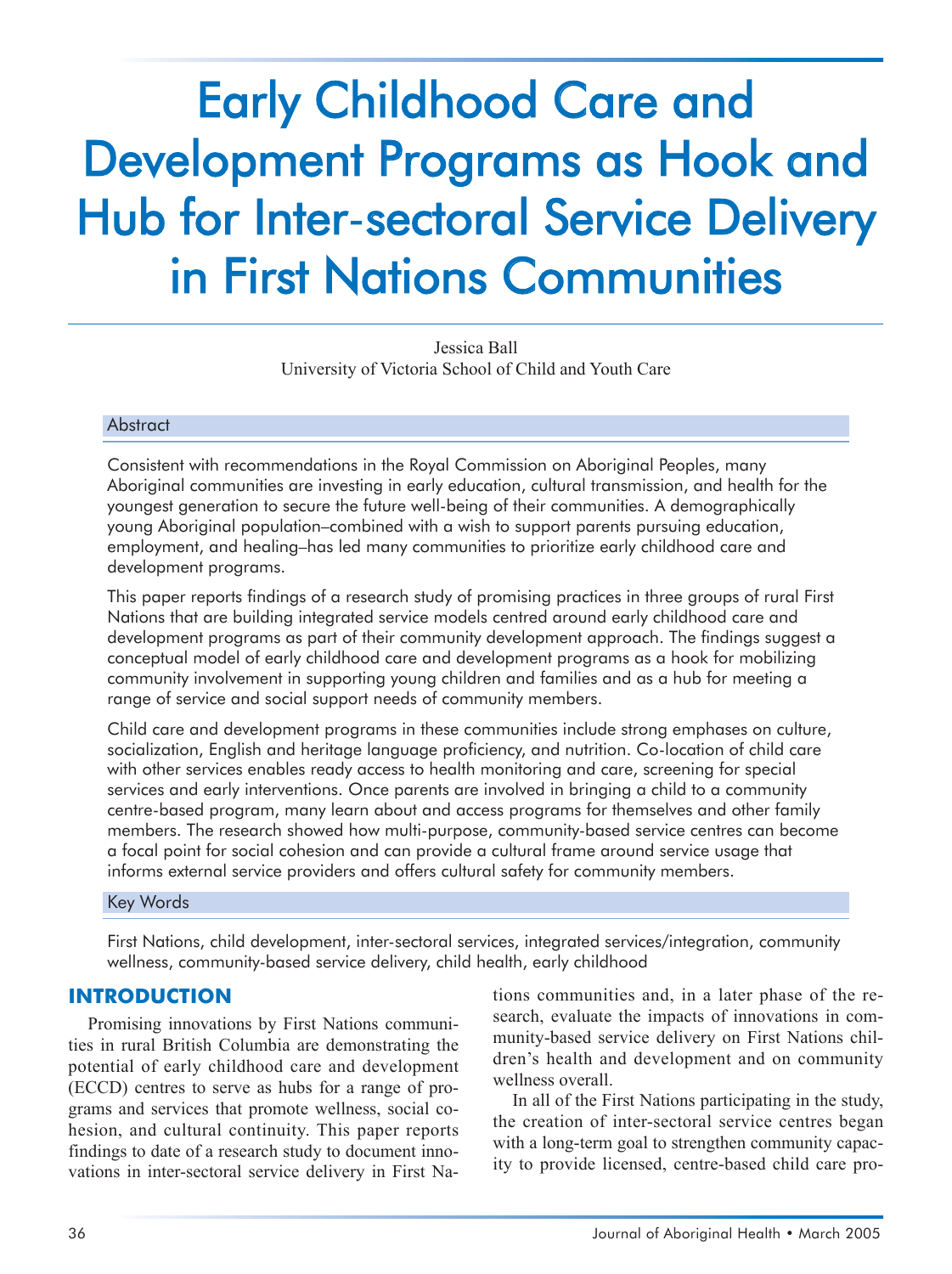grams that would improve children's safety, development, and positive cultural identity. For each First Nation, the first step toward this goal was training. They each initiated a partnership with the University of Victoria to co-deliver a bicultural, community-based, university-accredited training program in child and youth care to prepare community members to mount and operate the planned ECCD program. At the same time, each First Nation raised funding and invested capital and human resources in the design and construction of a facility for their anticipated ECCD program. Subsequently, they mounted ECCD programs guided by explicit, community-derived goals of supporting the development of the whole child and of keeping the family, community, and cultural ecologies of children clearly in focus.

What has now evolved from these foundations varies across communities because of their specific goals, resources, and geographic circumstances. In each case, there are lessons that can be learned about overcoming the challenges of working across jurisdictions, professional turfs, and regulatory spheres. There are also principles to inspire explorations by other indigenous and non-indigenous communities about the real possibilities for mounting comprehensive and accessible developmental support systems for children and families.

#### **ABORIGINAL WAYS**

Our initial assumptions about health and wellness profoundly influence how we design, implement, and evaluate systems of supports for health and development. Rich and diverse philosophical systems for understanding the nature and purpose of human life and how best to support it reside within Aboriginal communities in Canada.<sup>1</sup> These knowledge systems are beginning to find their way into discussions about how to move forward to improve the health and wellness of indigenous peoples.

In British Columbia, there is a major transition underway with 82 per cent of eligible First Nations assuming control over some or all of the community health, primary health, and children's services for their members. With this shift, chronic unmet needs for training Aboriginal people in health and human services have become serious. In provincial and regional meetings of Aboriginal leaders about ways to strengthen the capacity of their communities to mount and operate new services or to take over existing services, a point repeatedly heard is that Aboriginal people want to learn from the mistakes of non-Aboriginal people. They do not want to replicate the fragmentation and inefficiencies of mainstream health care in Canada. In 2003, one of the regional inter-tribal health authorities in British Columbia met with a group of university-based researchers to discuss initiatives that could be developed that would implement the Romanow Commission Report recommendations for Aboriginal health. One Aboriginal representative commented:

Yes, we need training. But what do we want to train our people to do and to become? The transition to Aboriginal control should not mean simply Aboriginal people taking over White jobs, doing things in White ways. We want to do things in Aboriginal ways and we need training that will support our members in remembering their cultures and creating Aboriginal services that are really Aboriginal.

#### **Aboriginal Ways as an Original Population Health Conceptual Framework**

The First Nations participating in the current research and earlier training partnerships with the University of Victoria each engaged in two years of community-wide discussions about the meanings of child and family wellness within the culture and lifestyles of their own people. Across all the communities, the themes of holism, community beliefs and practices, and the importance of culture were heard again and again. Indeed, it would seem that Aboriginal ideas about how to support the survival, healthy growth, and optimal development of their own peoples have long embodied the assumptions, aims, and approaches that society is now calling population health. Non-Aboriginal and Aboriginal Peoples can learn a lot from exploring the possibilities inherent in Aboriginal ways of caring for health.

#### **Holism**

In these First Nations, child development is viewed holistically. The many aspects of a child's body, mind,

# AUTHOR'S NOTE

The communities and the individuals who participated in the research entered into the process with the understanding that they would remain anonymous. They are not named in this article at their request.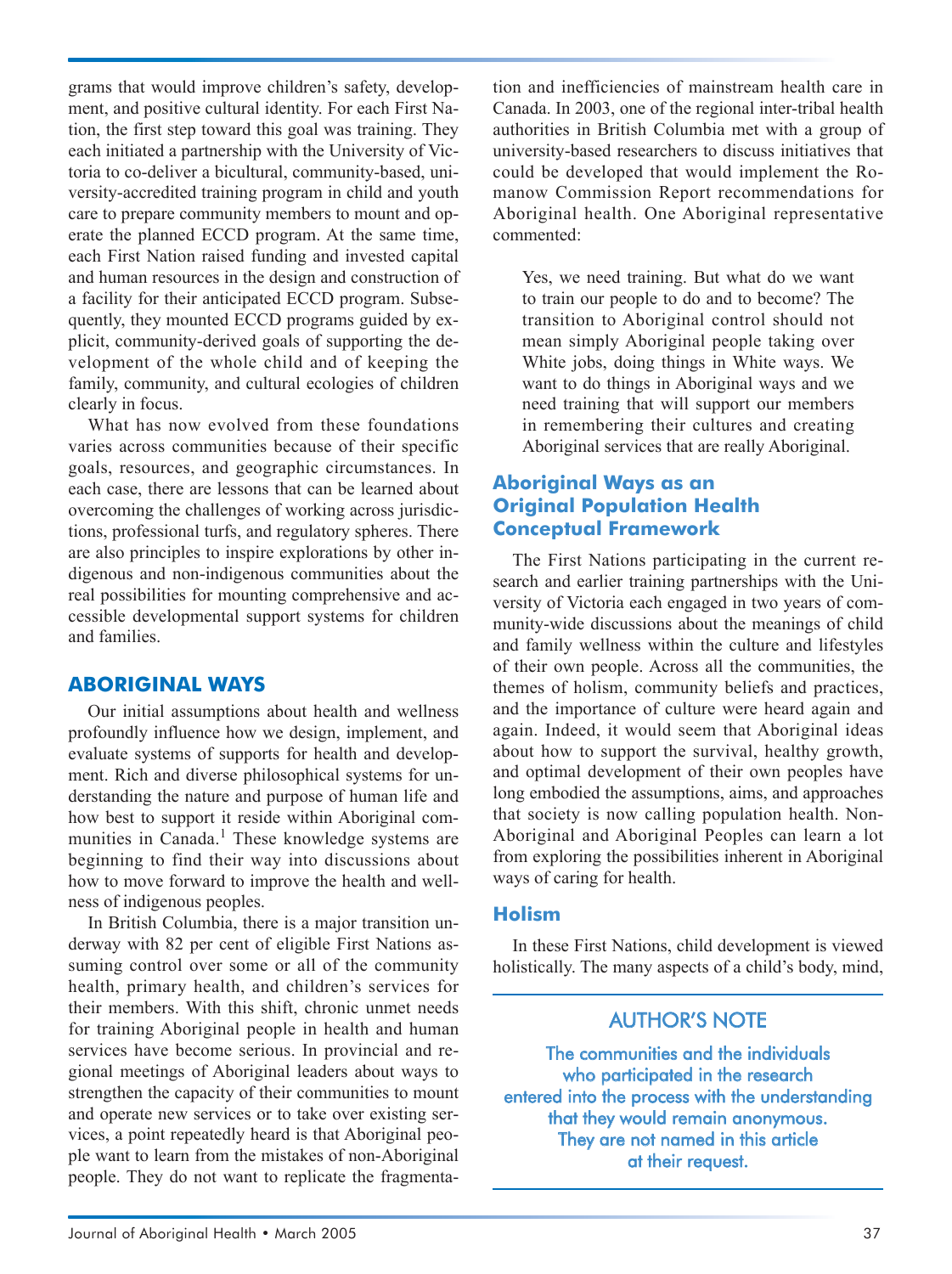and spirit are seen as intertwined and requiring nurturing, guidance, and respect. This view permeates community decisions about what child care and development programs should entail–namely, a proactive, developmental approach to the whole child that included nutrition, preventive health, socialization, education, and Aboriginal language and culture.

#### **Family and Community-Centred Practice**

The goal of improved community conditions for children's health and development in these First Nations was seen as dependent upon the goal of supporting family wellness. Thus, it was conceived that child care and development programs should include extensive outreach to secure the active involvement of parents and others who care for children. As an Aboriginal child care practitioner in one of the communities that participated in the research said in her interview:

When a child comes back [to our centre] on Monday morning, we can usually tell how the parents are doing, and what's been happening over the weekend.

Thus, a goal of the child care and development strategies in these communities has been to provide a culturally-safe (i.e., free of racism and culturally respectful), socially-supportive centre for parents to be consulted about their children and offered opportunities to participate in the child care program, parent education and support programs, and service referrals as needed.

#### **Community-Specificity, Not Best Practices**

Effective population health strategies are not uniform. They are based on geographical, political, and cultural understandings of what health is and how to achieve it in particular populations. Given the enormous diversity among First Nations, the notion of best practices is a false hope based on over-simplified understandings. The concept itself is reminiscent of modernist ideals of truth and one-size-fits-all approaches to community development and population health. These notions contradict the understanding of health as both a process and an outcome that varies depending on population and setting. The language of best practices is foreign to a community's understanding of wellness. Communities recognize the ethics and effectiveness of grounding wellness programs in

Aboriginal knowledge, cultural concepts, socialization practices, needs, and goals of a community.

Further, the concept of population health should not be misinterpreted as promoting universal application of the same program objectives, models, and evaluation criteria for all people everywhere as has sometimes been implied. On the contrary, population health initiatives need to be based on an intimate knowledge, not only of the demographics, but also of the social conditions, circumstances, resources, and readiness of groups within the fabric of society as a whole who define themselves or can be defined as a distinct population. Thus, support for targeted programs such as Aboriginal Head Start for Aboriginal children and hot meals programs for malnourished children are consistent with a population health framework.

The First Nations that participated in the current research clearly understood this. They rejected a onesize-fits-all approach to training and the possibility of any imported best practice model that would be suitable for adoption in their communities. Instead, they sought training. They designed child care programs that would draw upon Aboriginal knowledge retained by their Elders and other community members. The programs would address the specific needs, circumstances, and goals of children and families in their communities.

These ideas were not all clearly expressed before the participating First Nations embarked on their journeys through training and service implementation. These guiding principles were only gleams in the eyes of a few community members–most conspicuously Elders–when the training programs began. Their ideas about combining and co-locating services with their child care programs were explored and debated before they were clearly defined by the end of two years of community-based training in ECCD. (The nature of this innovative approach to strengthening capacity in communities will be described later.)

Throughout the two years of capacity building, community members worked to recover, uncover, and construct understandings of child and family care and development that fit well to describe their communities; worked to explain the current health status and conditions for development of their children; and yielded insights into what needed to be done to innovate promising practices for achieving communityidentified goals for improved health and well-being for all of the children in their communities. These ideas provided the conceptual foundation for subsequent development of community-based services. The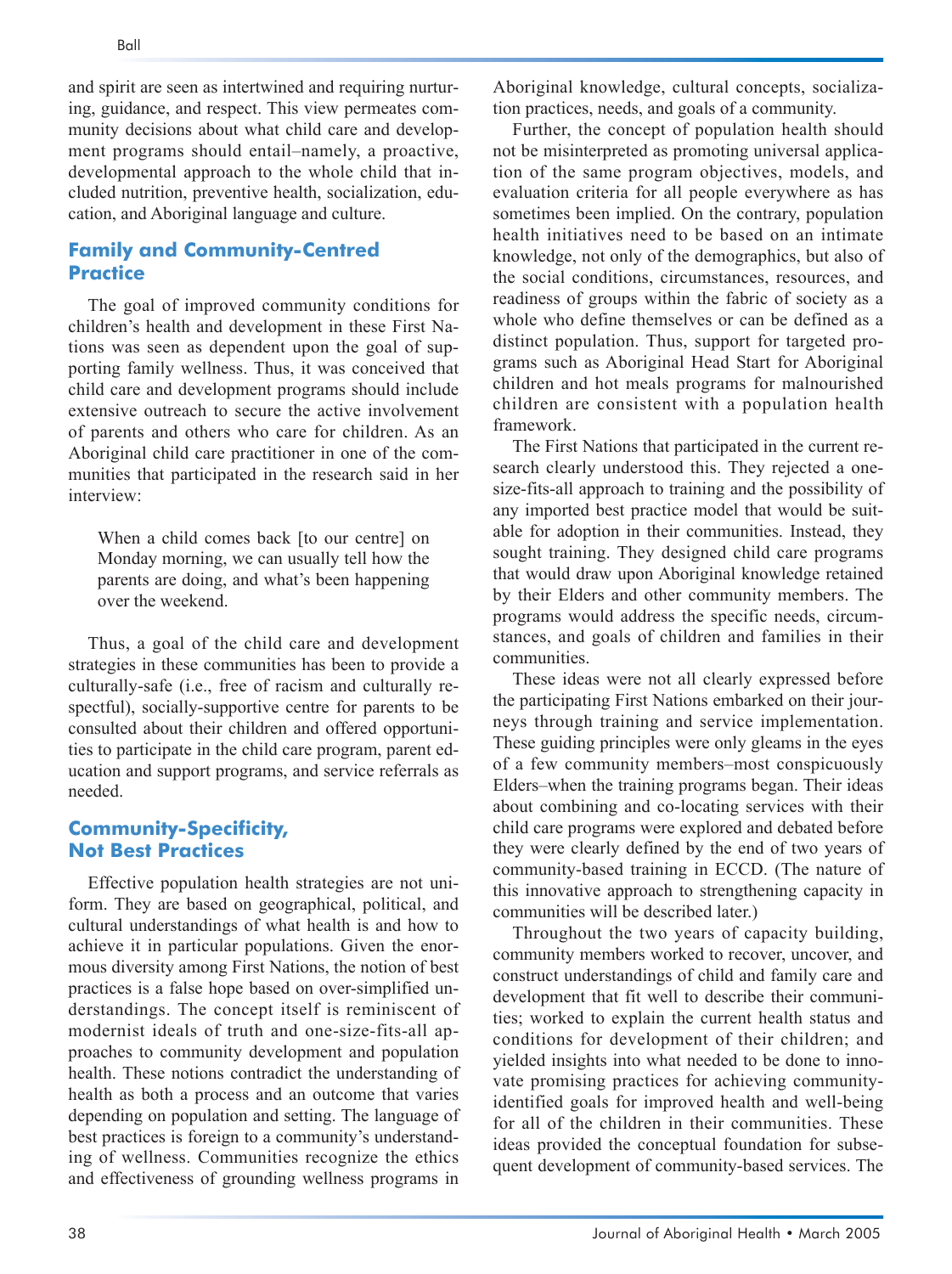term "promising practices" is used in this paper to describe these.

### **Conceptual Propositions**

The program of research on ECCD as a hub for inter-sectoral service delivery rests on three assumptions.

- 1. Services appropriate to Aboriginal people should be based on the idea of child and family wellness as holistic and embedded within specific community development and health needs, goals, and cultural knowledge.
- 2. Training and services must recognize the socio-historical experiences that have negatively predisposed many Aboriginal people towards formal health, social and education services and certain cultural, financial and geographic factors that increase the likelihood of success of integrated, community-based service delivery with families as a whole.
- 3. Aboriginal communities must drive initiatives to improve Aboriginal population health and wellbeing.

# **THE GOAL OF INTER-SECTORAL SERVICE DELIVERY**

In 2002, the Romanow Commission was appointed by the federal government to provide a status report on health care in Canada and to offer direction for the future of health care.<sup>2</sup> The resulting Romanow Report was the first national report ever to devote specific attention to Aboriginal health. The Romanow Commission concluded that the state of health and wellbeing, and the conditions of life for Aboriginal Peoples in Canada, is inexcusably low and must be addressed.

Inter-sectoral service delivery was strongly recommended by the Romanow Commission, particularly for improving the health of Aboriginal people and Canadians residing in rural and remote settings. In its report, the National Aboriginal Health Organization is quoted as submitting to the Commission that:

. . . one of the essential ingredients in creating effective Aboriginal health systems is a multi-jurisdictional approach to health service reform<sup>3</sup>

Key recommendations of the Romanow Commission for improving the health of Aboriginal people include:

- Consolidate Aboriginal health funding from all sources and use the funds to support the creation of Aboriginal health partnerships to manage and organize health services for Aboriginal Peoples and promote Aboriginal health.
- Establish a clear structure and mandate for Aboriginal health partnerships to use the funding to address the specific health needs of their populations, improve access to all levels of health care services, recruit new Aboriginal health care providers, and increase training for non-Aboriginal health care providers.
- Ensure ongoing input from Aboriginal people into the direction and design of health care services in their communities.

Key recommendations of the Romanow Commission for improving the health of rural and remote populations similarly emphasize inter-jurisdictional co-ordination and pooled resources. They include the establishment of a new Rural and Remote Access Fund to support new approaches for delivering health care services and improve the health of people in rural and remote communities.

While the philosophical and practical rationale for breaking down jurisdictional boundaries and co-ordinating training and service efforts may only recently have been realized here in Canada, there is abundant international literature advocating inter-sectoral and integrated service delivery for promoting maternal health and child health, growth, and development.<sup>4</sup> Unfortunately, the international literature on inspiring examples in practice is much more sparse.<sup>5</sup> Chronic disappointments in moving forward on the inter-sectoral agenda in Canada and abroad can be attributed to a number of political, conceptual, and practical barriers. These include:

- the overwhelming dominance of European world views and forms of governance;
- reluctance to share authority over health care expenditures and accountability for health outcomes with communities;
- out-dated, fragmented bureaucracies;
- competing theories about the determinants of health;
- a persistent emphasis in health theory, research, and practice on the individual as the unit of analysis;
- a reliance on the western medical model to interpret health status and health care; and
- professional turf wars.

With reference to British Columbia, S. de Leeuw, J. Fiske, and M. Greenwood concluded that the frag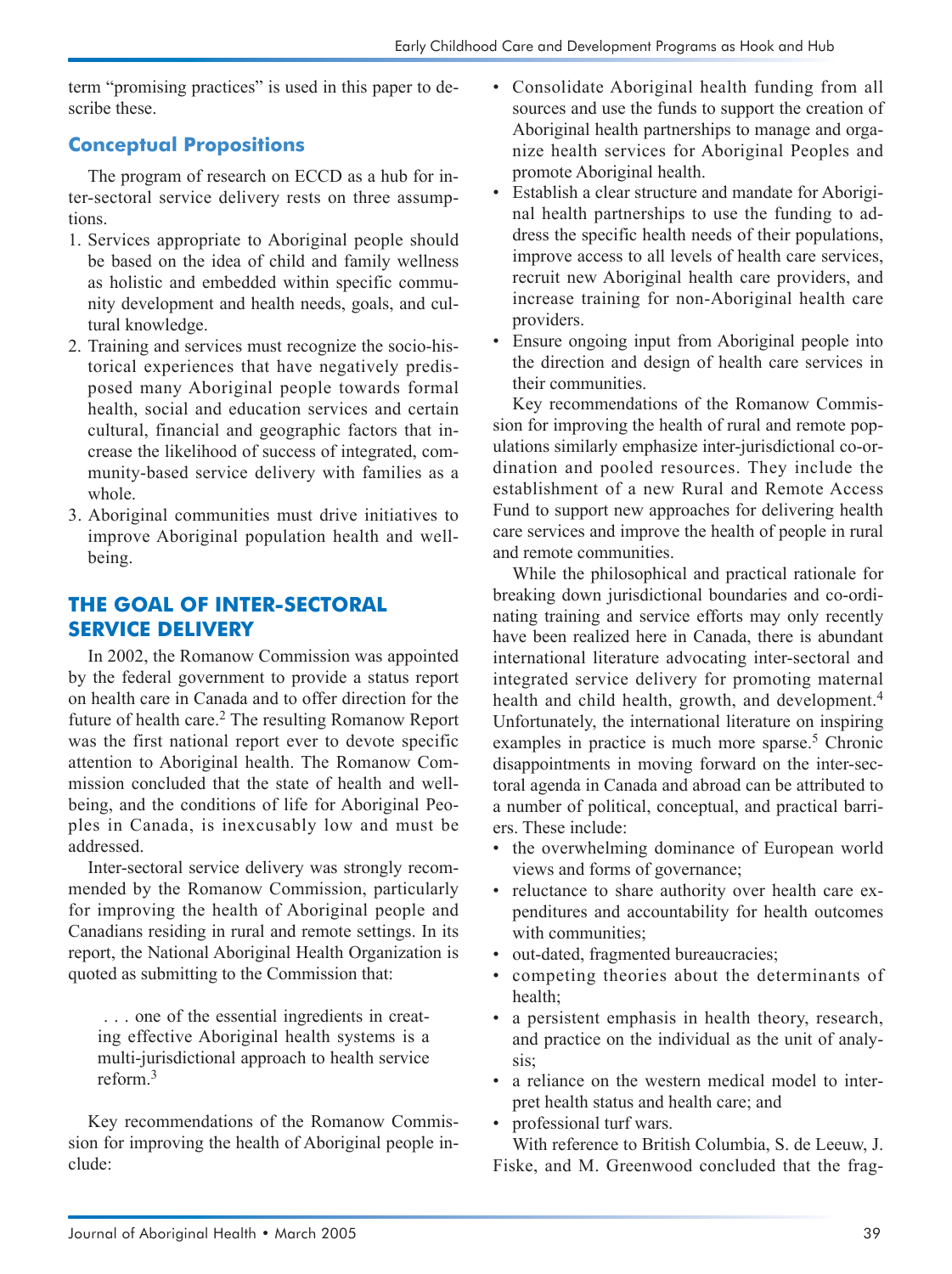mented system of social, health, and education services is the most significant barrier to population health in rural, northern, and First Nations communities<sup>6</sup>

Given these substantial challenges, the innovative approaches of the First Nations participating in the current research are particularly worth examining.

# **CHILDREN ARE OUR FUTURE: EARLY CHILDHOOD AS A HOOK FOR COMMUNITY MOBILIZATION**

There are strong arguments to give priority to ECCD as a population health initiative. In many First Nations, the reason is simply and frequently stated: Children are our future. The Meadow Lake Tribal Council in Saskatchewan, who co-developed the community-based training program in Child and Youth Care with the University of Victoria, $\frac{7}{2}$  gave the following account:

The First Nations of the Meadow Lake Tribal Council believe that a child care program developed, administered, and operated by their own people is a vital component of their vision of sustainable growth and development. It impacts every sector of their long-term plans as they prepare to enter the twenty-first century. It will be children who inherit the struggle to retain and enhance the people's culture, language and history; who continue the quest for economic progress for a better quality of life; and who move forward with a strengthened resolve to play their own destiny.<sup>8</sup>

Increasing numbers of First Nations in Canada identify ECCD training and services as priorities within a comprehensive vision of community development, population health, and economic advancement. ECCD is seen as essential for protecting and enhancing the physical and psychosocial health and well-being of Aboriginal children and their families. This need is particularly urgent for First Nations people living on-reserve where access to children's programs and family supports is limited by geographic distances, social and cultural barriers, and eligibility regulations. The Assembly of First Nations has long urged that caregivers be trained to deal in a culturallyappropriate manner with the large pool of First Nations children needing comprehensive care.<sup>9</sup> Similarly, in British Columbia, an Aboriginal Committee

Report on Family and Children's Services Legislation in 1992 stated that:

Our main goals are to preserve and strengthen our culture; to support and maintain the extended family system; to promote the healthy growth and development of our children and to develop community-based programs conducive to the realization of these goals. $10$ 

#### **ABORIGINAL DEMOGRAPHICS**

The demographic numbers for Aboriginal people in Canada provide another reason to focus population health strategies on Aboriginal children and youth in a bid to improve their overall life expectancies, health status, and developmental chances. First Nations and Inuit populations are expected to grow at double the rate for the general population. Among the 700,000 First Nations people and 50,000 Inuit in Canada reported by Statistics Canada in 1998, the average age was 25.5 years. This was 10 years younger than the average age of all Canadians. The proportion of First Nations people and Inuit under five years of age is 70 per cent greater than for the general population. The First Nations and Inuit Health Branch reports that, as of 1998, there were 54,225 First Nations and Inuit children in Canada under four years of age.<sup>11</sup> In British Columbia, as of 2001, there were 9,573 First Nations and Inuit children under four years of age.12 Although the national birth rate for First Nations people fell between 1979 and 1999, it remained twice the national average. Of First Nations women giving birth, 58 per cent were under 25 years of age, with 23.7 per cent being 15 to 19 years of age. As of 1999, almost one third (32 per cent) of Aboriginal children under the age of 15 years lived in a single-parent family.<sup>13</sup>

In British Columbia, although recently reported health data show Aboriginal health is improving alongside improvements in the health of all British  $Columbians<sup>14</sup> significant gaps between Aboriginal$ and non-Aboriginal health and well-being remain. Aboriginal children are over represented on nearly every indicator of health, social, and education risk. Fifty-two per cent of Aboriginal children in British Columbia live below the poverty line. Aboriginal children are seven times more likely than non-Aboriginal children to be in government care. Between 40 and 50 per cent of children apprehended for child protection and placed in out-of-home care are Aboriginal.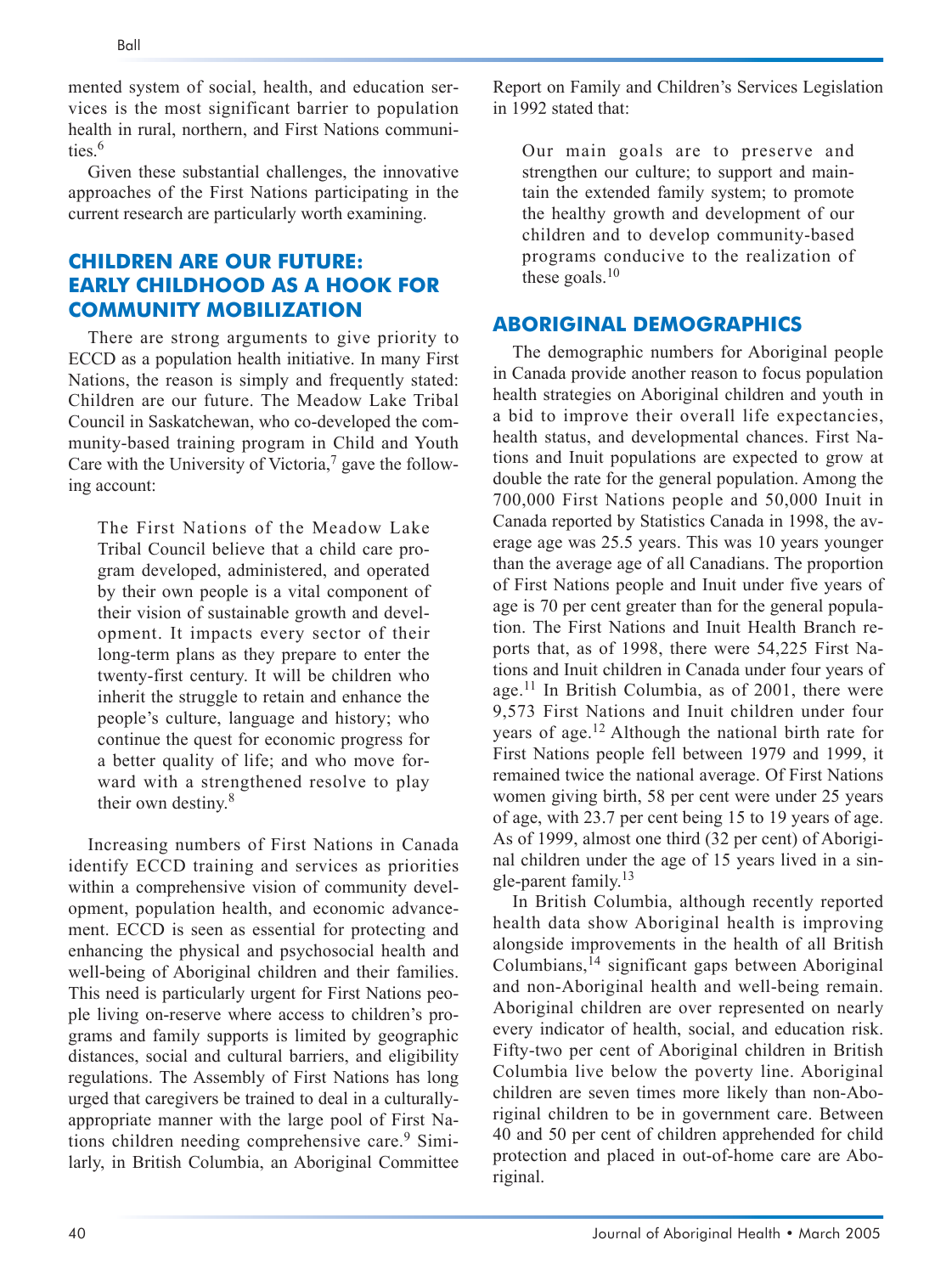A more conservative, and more frequent, argument for increased support for ECCD is that it enables more women's participation in the labour force. Indeed, the barrier First Nations parents most often cite as preventing them from obtaining or holding employment, completing their education, or undertaking employment training is the absence of child care. While child care cannot resolve the multiple reasons for low levels of employment among First Nations people, child care is generally considered a foundation of labour force attachment. In 1995, the Canadian Minister of Foreign Affairs made this argument in addressing the Assembly of First Nations Forum on Child Care:

We can't help deal with the early development needs of children and we can't respond to what is going on in the economy unless we have in this country an effective child care system.<sup>15</sup>

Research over the past 15 years has confirmed what many parents and development specialists have long known: good health, stimulation and affection in infancy, and early childhood are critical determinants of survival, growth, and development throughout one's lifespan.<sup>16</sup> The early years of a child's life are important across many domains of development, including physical growth, motor co-ordination, emotional health, social competence, memory and thinking skills, language, and literacy. The seeds of cultural and ethnic identity are also sewn in these early years.17 Infants and toddlers are dependent on social belonging and relationships for survival; formation of a sense of self; ability to form attachments to others; and capacity to engage in trusting, affectionate relationships characterized by empathy and mutual consideration.<sup>18</sup> It is in these early years that a child begins to learn what it is to belong to a social group and absorbs many of the mannerisms, ways of life, values, and forms of interaction that are hallmarks of their culture.19

The First Nations participants in the current research saw that ECCD could play a central role in their consolidation as stable, healthy, cohesive, and culturally robust Aboriginal societies within the larger ecologies of life in Canada. When community leaders held forums for their members to discuss the idea of making ECCD a focal point of community capacity building and infrastructure development, the value of assuring quality care for babies and preschoolers was an easy hook for mobilizing positive community action.

### **ABORIGINAL CHILD CARE STRATEGY IN CANADA**

Jurisdiction, and therefore funding and service for Aboriginal child care in Canada, is caught between federal responsibility for reserves and provincial jurisdiction for health and social services.<sup>20</sup> At the same time, each province has its own distinct policies governing child care programs and has unique relationships with First Nations. In practical terms, this has meant that until 1995, First Nations reserves had no access to child care funds, there was no strategic plan, and there were few ECCD services.<sup>21</sup>

In 1988, the federal government provided funds for the development of pilot projects to address First Nations and Inuit needs for child care. In 1989, a Report of the National Inquiry into First Nations Child Care was published. It outlined the need for an Aboriginal child care strategy.<sup>22</sup> In 1995, the Assembly of First Nations hosted a National Forum on Child Care. This was followed in the same year by the introduction of the First Nations and Inuit Child Care Program and the Urban and Northern Aboriginal Head Start program for First Nations people living off-reserve. Aboriginal Head Start was established to help enhance child development and school readiness of Aboriginal children living in urban centres and large northern communities. By 2000, 168 Aboriginal Head Start programs were operating in 300 off-reserve communities serving about 7,000 children up to the age of six. In 1998, the Aboriginal Head Start program was announced for children and families living on-reserve.

Regulation and licensing of child care centres varies widely from province to province including whether each provincial government regulates child care services on reserves. In 1999, a legal decision was made that the Province of British Columbia could exercise provincial regulations on reserves by invitation of First Nations communities. This meant that child care facilities, whether on- or off-reserve, could opt to be licensed according to provincial standards. They would then be eligible for certain funding and other resource support. At the same time, the federally funded Aboriginal Child Care Society of British Columbia began working toward a framework for appropriate Aboriginal standards.

While 20 years ago there were virtually no licensed child care programs on reserve, there are now licensed child care programs and Aboriginal Head Start programs. In British Columbia, both programs are now eligible for operating grants–one from the province and the other from Aboriginal Head Start. The two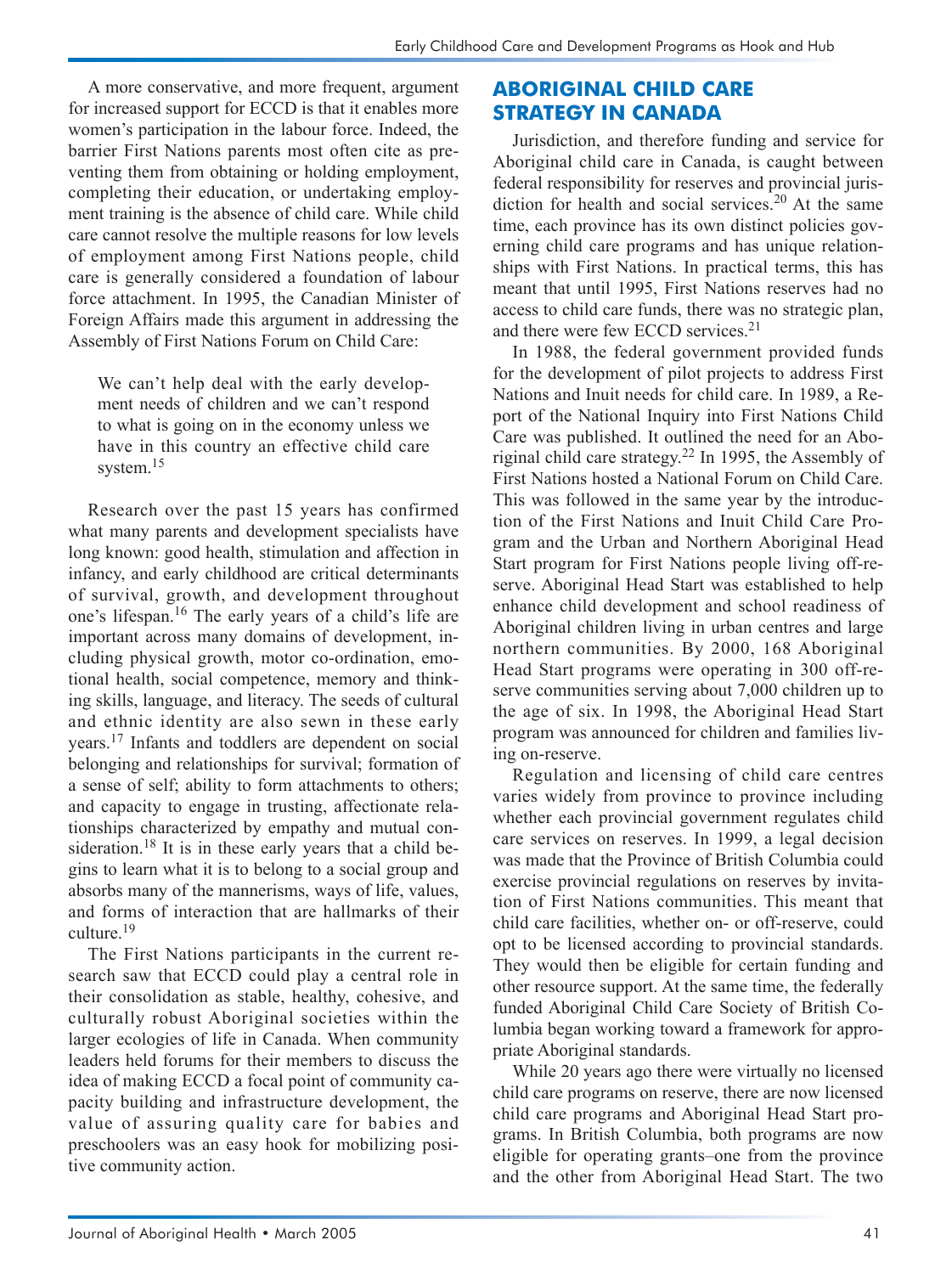programs have separate training requirements with Aboriginal Head Start offering an in-house cultural training program with basic professional development in nutrition and early childhood stimulation. Child care staff in licensed facilities on reserve must include one certified Early Childhood Educator.

In 2002, federal, provincial, and territorial governments (with the exception of Quebec, which instituted universal child care in 1998) reached an agreement to improve and expand the services and programs they provide for children under six years of age and their families. The Federal/Provincial/Territorial Early Childhood Development Agreement is a long-term commitment to help young children reach their full potential and to help families and the communities in which they live to support their children.<sup>23</sup> The Government of Canada announced it will invest an additional \$320 million over the next five years to support and enhance the early childhood development of Aboriginal children. This new funding will be used to enhance programs such as Aboriginal Head Start and the First Nations and Inuit Child Care Initiative. It will also be used to support research on the health and developmental status of Aboriginal children and factors accounting for these developmental outcomes.24

### **CHALLENGES IN RURAL AND REMOTE COMMUNITIES**

Particular kinds of challenges face small, rural, and geographically isolated communities. The Romanow Commission report, *The Future of Health Care in Canada*, <sup>25</sup> devotes a chapter to health issues in rural Canada. It notes that rural populations are under served, at risk of poorer health, and in need of innovative models of health promotion and service delivery. The First Nations and Inuit population in Canada is spread over 800 communities (605 registered First Nations) with 77 per cent of these comprised of less than 1,000 people. Transport models of health care and specialized services for children are costly in terms of lost wages, travel and accommodation expenses, family disruptions affecting continuity of care for children, and discontinuity in the roles adults play in maintaining their community. Models of child and family support and health care that may be acceptable or effective in urban centres in Canada are frequently not acceptable nor effective in rural and remote circumstances, especially when these are compounded with significant cultural and lifestyle differences.

In British Columbia, a Report of the Northern and Rural Health Task Force<sup>26</sup> highlighted specific chal-

lenges for rural settings including: lack of qualified personnel; difficulties retaining qualified personnel; the tendency for government bureaucracies and professionals to plan health services for Aboriginal people without seeking their early and complete involvement; gaps and confusing overlaps in service provision because of overlapping federal and provincial jurisdiction; the arbitrary nature of provincial health region boundaries that often do not appropriately reflect tribal boundaries; and the need to recognize and respect Aboriginal traditions in health promotion and care.

#### **Need for a Population Health Framework Based on Community Beliefs**

In a study exploring ways to reduce risks to rural and northern children and youth due to substance abuse, S. de Leeuw, J. Fiske, and M. Greenwood noted that:

When, as is currently the case, the overwhelming focus on special needs children is on one condition [substance abuse], northern and remote communities find it difficult if not impossible to address the full range of service needs. . . . Currently, child welfare policies, women's programs and health initiatives fail to offer comprehensive approaches to meeting the unique needs of the communities. $27$ 

Similar difficulties have been reported from the perspective of population health issues facing indigenous peoples in Australia:

Medical mysteries are relatively rare. The current patterns of Aboriginal morbidity and mortality can be explained . . . individual health can be profiled against key indicators such as diet, level of education, financial comfort, adequate housing, unpolluted environment and access to a range of goods and services. In Western societies this means that the richer you are, the more educated you are, the healthier you are likely to be. This stark reality is not good news for Aboriginal people whose education participation is low and for whom wealth isn't a likely possibility. . . . we need a model that acknowledges the cultural, social and emotional dimensions that impact on sickness and health. When we talk about health for any society, we must adopt the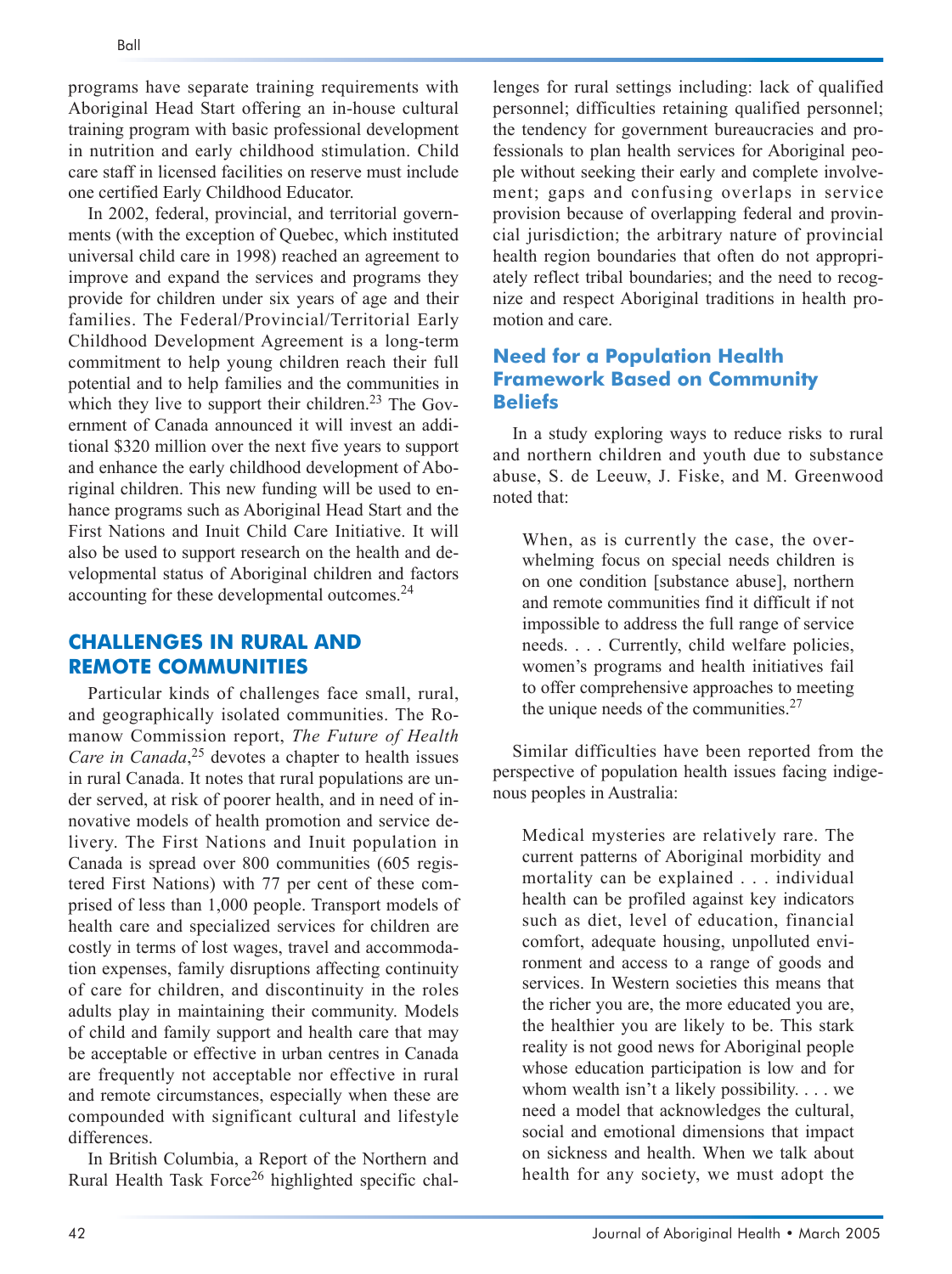broadest possible definition. One that considers communities as well as individuals . . . and . . . environmental health issues like sanitation, adequate sewerage systems, a clean water supply and adequate housing.<sup>28</sup>

The key message of the Romanow Commission in reference to rural and remote communities is to move toward a population health approach characterized by pooled funding and co-ordinated actions across jurisdictions. A broad scope of goals includes improving environmental conditions that will lead to health such as adequate housing, assured supplies of clean water and fresh food, and recreation, in addition to primary health services. The recommendations of the Romanow Commission provide strong support for initiatives that place child care and development of a community's children at the hub of a co-ordinated, inter-sectoral system of programs and services for children, families, and the community as whole.

# **PROGRAM OF RESEARCH: FOLLOW-UP CASE STUDIES**

#### **First Nations Demonstration Sites**

As described earlier, three First Nations are currently partnered with a university-based team in a program of research to document and evaluate community-driven innovations in ECCD. Members of these First Nations completed two years of diploma-level course work in Child and Youth Care. Their goal was to advance community development by improving conditions for young children and their families. In a series of steps conceived as a post-secondary education and career ladder, students enrolled in this partnership program become eligible for certification by the Ministry of Health in British Columbia in Caring for Children (Basic Certification); Caring for Infants and Toddlers (Post-Basic Certification I); and Caring for Children with Special Needs (Post-Basic Certification II). All of the courses had Elders and other

community resource people involved in instruction, dialogue, and learning using a community of learners approach. The curriculum is bicultural with First Nations as well as European-heritage knowledge and practice co-considered by community members.29 In each community, this process has generated community-specific, culturally-grounded knowledge and ideas for moving forward with actions to support child well-being.<sup>30</sup>

Evaluation research showing the unique success of this partnership program with seven other groups of First Nations has been reported elsewhere.<sup>31</sup> Previous research showed that this program was more successful than any other post-secondary program in Canada in terms of Aboriginal student completion rates; community-involvement in training; incorporation of Aboriginal knowledge; revitalization of intergenerational teaching and learning; and retention of graduates in employment in their communities.<sup>32</sup>

Table 1 shows the community capacity built in the training partnerships involving the three First Nations in the current program of follow-up research. Across the three groups of communities 40 community members enrolled in the program; 36 (90 per cent) students completed the two years of full-time course work; 30 (75 per cent) of the original enrolees are currently working in a human service capacity; and 25 (63 per cent) of the original enrolees are employed specifically in the area of ECCD in their communities.

All three First Nations that initiated and co-delivered the training partnerships have now developed community-based ECCD programs. Over time, these ECCD programs have evolved to deliver services that are new in the community; encompass services traditionally fragmented in other locations in the community using different funding sources, facilities, and personnel; and bring home services that previously had been located at some distance, often very far, beyond the community.

Each of these three communities offers insight into successful models of service delivery in communities ranging in size from 120 to 1,800 members.

|  | Table 1: Community Capacity from Community-University Training Partnerships in Child and Youth Care |  |  |  |  |  |  |  |  |  |  |  |
|--|-----------------------------------------------------------------------------------------------------|--|--|--|--|--|--|--|--|--|--|--|
|--|-----------------------------------------------------------------------------------------------------|--|--|--|--|--|--|--|--|--|--|--|

|                                       | <b>Community 1</b> | <b>Community 2</b> | <b>Community 3</b> |  |
|---------------------------------------|--------------------|--------------------|--------------------|--|
| Students enrolled                     | 10                 |                    | $\overline{5}$     |  |
| Students graduated                    |                    | 14                 | 4                  |  |
| Graduates working (full or part time) |                    |                    |                    |  |
| Graduates working in ECCD             |                    |                    |                    |  |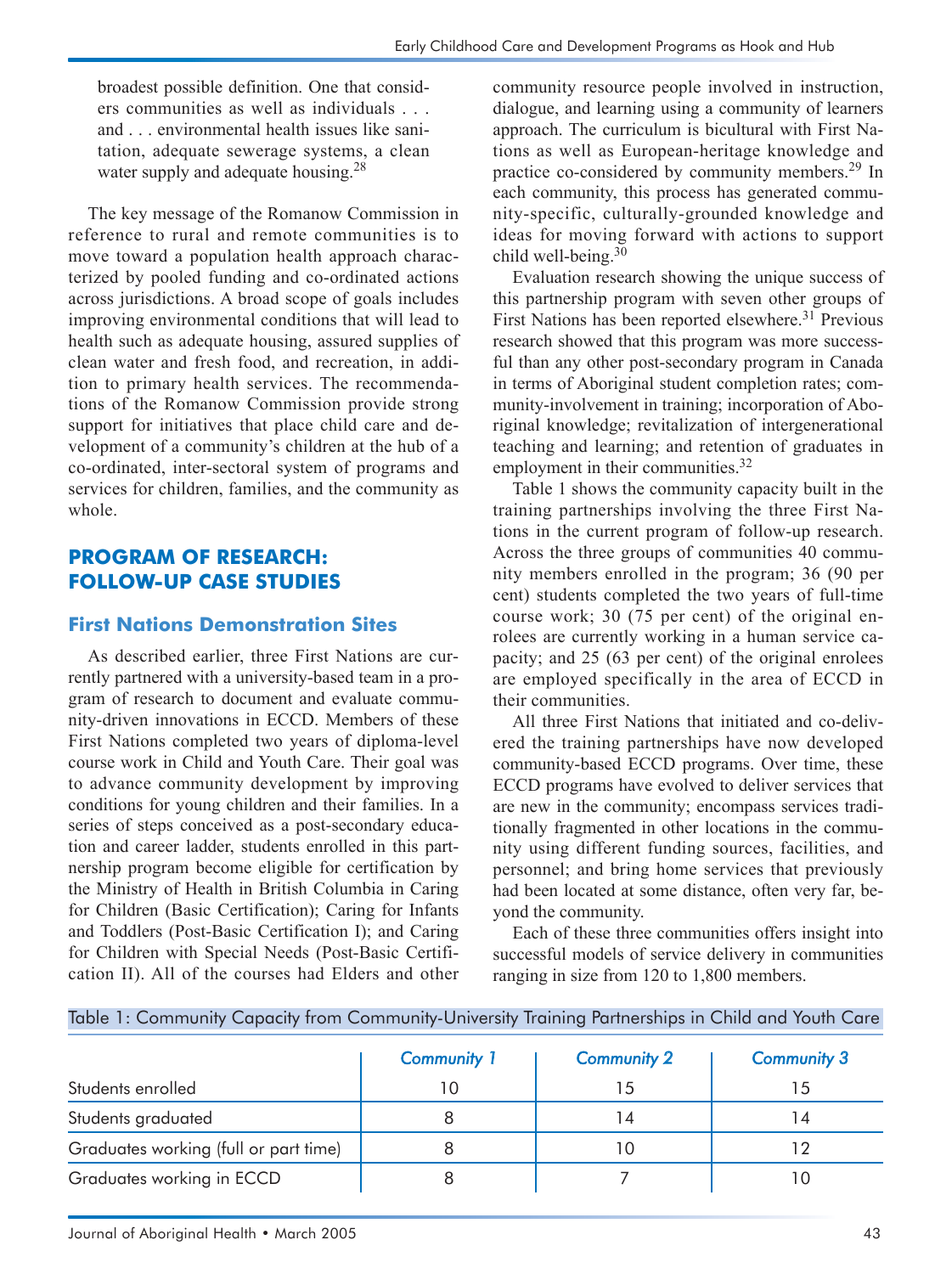#### **METHOD**

In 2002, a research program was initiated in collaboration with three groups of First Nations partner communities with the following objectives:

- to document the evolution and elaboration of ECCD initiatives in First Nations communities located on reserves;
- to examine community-level determinants of sustainable ECCD programs that are perceived by community members as meeting the needs of children and families; and
- to assess the impacts of community-led ECCD initiatives on child development outcomes.

For the First Nations partner communities, the goal of this research is to contribute to knowledge among Aboriginal leaders about effective principles and practices for:

- engaging in partnerships with external organization such as universities, service agencies, and funding bodies;
- ensuring training and service delivery enhances rather than depletes cultural continuity and selfgovernance in communities; and
- achieving a co-ordinated strategy for supporting the health and development of Aboriginal children.

The goal of this research was to add to the understandings about the potential for positively influencing the health and development of Aboriginal children through training and funding strategies that strengthen Aboriginal community capacity to deliver ECCD. Another goal is to identify ways in which institutions and individuals outside of First Nations communities can support and serve as allies as First Nations communities develop capacity and move forward with their community development strategies. Finally, a goal of the research is to provide a context for mentoring Aboriginal researchers.33

Thus, the three First Nations and a university-based team have embarked on a multimethod, multicomponent program of research to document, evaluate, provide feedback to community members, and share information about their explorations in ECCD as a hook and hub for promoting population health.

This research program is in its early stages. Details of the various data collection methods and findings on specific themes will be reported at a later stage. Early findings reported in this paper are derived from a series of group forums and individual interviews with a broad range of community members and external service professionals involved in the ECCD programs operating in each of the communities. Using a social participatory approach, questions for these forums and

interviews were developed with community-based research collaborators. The focus has been on community members' definitions of child health and development; their perceptions of the determinants of child health and development; their evaluation of the effectiveness of their community's approach to supporting child health and development; their own experiences with ECCD and related social service programs; and their recommendations for sustaining and improving child health and development in their community.

Collaborative information gathering to date has focused on what each community is currently doing as part of its child care and development strategy; to what extent and how these initiatives work together; how they are funded; the logistics of administration and accountability; and similar information to complete a rich description of each community's model for implementing population health strategies targeted at young children. The stage reached at the time of current writing has yielded detailed portrayals of the use of ECCD as a hub for inter-sectoral service delivery. A synopsis of these findings, focusing especially on one community, follows.

### **FINDINGS: THREE MODELS IN COMMUNITIES USING ECCD AS HUB**

### **Community 1: Integrated Services**

Community 1, located on a Carrier-Sekani reserve in north central British Columbia, received funding in 1996 for construction of a child care facility in a wing of the public school located on-reserve. A condition of funding for construction was that the community would also mount a training program to prepare community members to operate the child care program. The training program was completed at nearly the same time as the child care facility was completed. The graduates immediately mounted a centre-based child care and development program. Shortly thereafter, the community received funding for Aboriginal Head Start. This enabled an expansion in the numbers of children served. Both the child care and the Aboriginal Head Start programs are run by community members. Both have received excellent evaluations from the regional child care licensing officer and a Health Canada Aboriginal Head Start evaluation team.

Inter-sectoral service delivery occurs through the integration of health promotion programs on-site in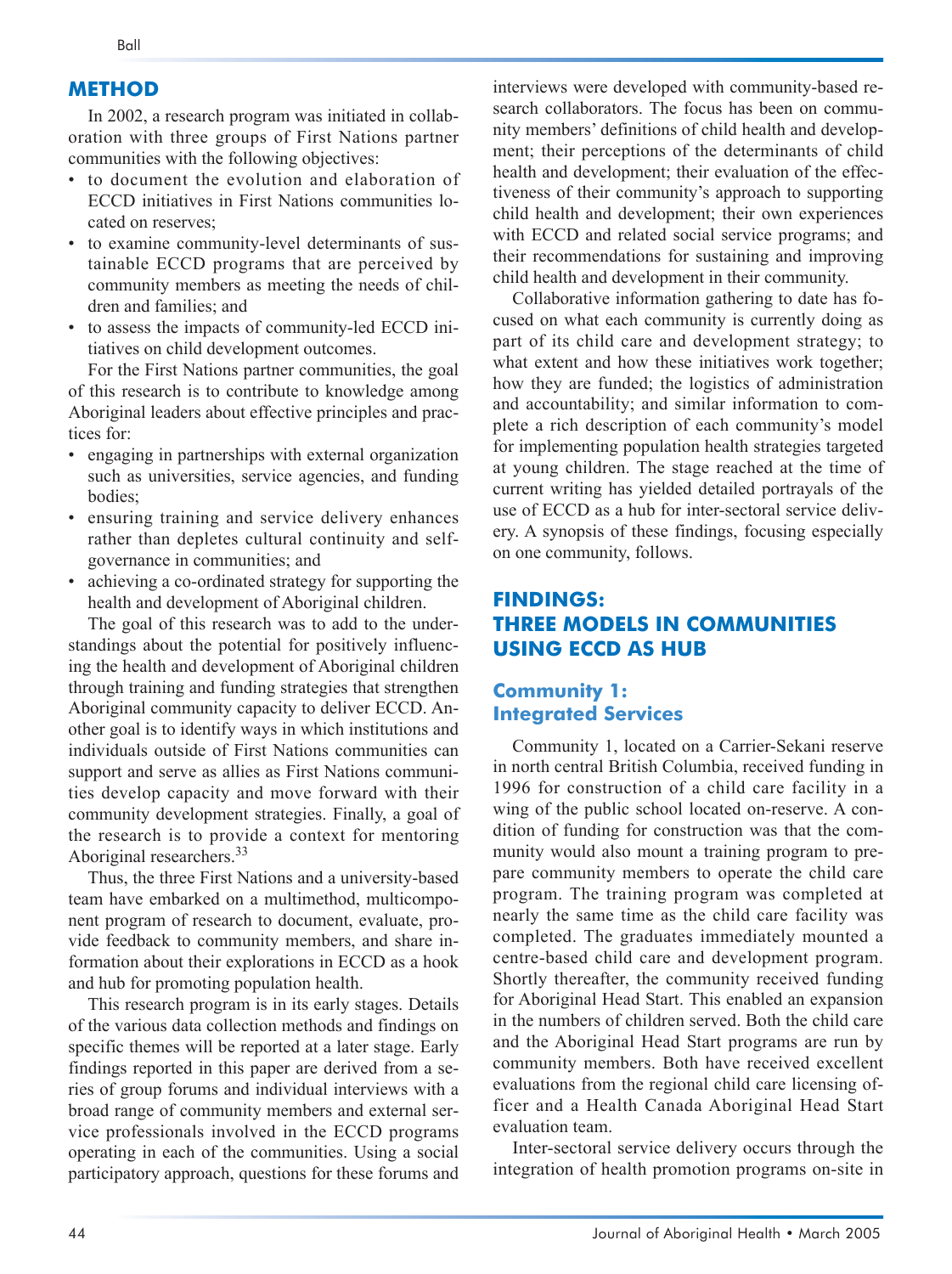the child care centre and Aboriginal Head Start program. These include nutritious meals; preventive dental care; primary health care including immunization, vision, hearing, and speech screening; and specialist services such as supported child care for children with fetal alcohol spectrum disorder, and speech-language therapy. In addition, children who have been identified by the regional child protection worker as requiring protective intervention may be required to attend the child care program where they can be kept safe during the day and their well-being can be monitored. This is reducing the number of children placed in foster care away from the community.

# **Community 2: Pooled Resources**

Located in northeast British Columbia, Community 2 is actually a coalition of six culturally distinct First Nations ranging in size from 120 to 600 members. These on-reserve communities joined together to acquire the funding, hire the instructors, and share facilities for the two-year training program in Child and Youth Care. Each community selected three community members to undertake the training, which was delivered in the largest community in partnership with the University of Victoria. Not all of the communities have been able to mount their own ECCD program yet. However, they are pooling funding from various sources and sharing resources. One community received funding to start an Aboriginal Head Start program, which was conceived as a Cree language immersion program. Cultural transmission is a top priority in this ECCD initiative, while school readiness is a close second priority. With only 120 community members, additional services delivered from this site are possible because of pooled funding and service agreements with neighbouring First Nations.

Each community in this group of First Nations has its own community health representative. They all share a family support worker, a wellness worker, and a public health nurse. Travelling specialists such as speech-language therapists and consultants from the child development centre in the nearest town are conveniently able to meet and monitor children attending the Aboriginal Head Start program, consult with parents and provide specialized support services as needed. The Aboriginal Head Start has thus become a hub for inter-sectoral service delivery to improve supports to a dispersed rural population of Aboriginal children and families.

#### **Community 3: ECCD as hub in an inter-sectoral service multiplex**

Community 3 is part of the group of First Nations called the Stl'atl'imx Nations. Their traditional territory spans a large mountainous region in southwestern British Columbia. The population centre of Community 3 consists of about 1,400 members, which is mid-sized among First Nations communities in rural areas in Canada. Several First Nations and other small communities are in valleys radiating out from the community so that it serves as a hub for much smaller communities.

Although the community is only three hours drive to a metropolis, difficult winter driving conditions mean that it meets Health Canada's definition of semi-isolated. Residents also identify it as semi-isolated, noting transportation as a major barrier to accessing both routine and occasional services. There is little traffic through the community. An emergency health clinic is 20 minutes from the reserve. Hospital beds are 60 minutes away, located in a small health clinic. The maternity clinic is 90 minutes away.

#### **Child and Youth Care Training**

This community initiated a partnership with the team based at the University of Victoria School of Child and Youth Care in 1997. This community was unique among the First Nations partners with the University of Victoria in that there were enough qualified community members to meet university admission criteria so the community did not need to recruit externally.

As part of a comprehensive child care strategy, the community mounted the training program at the same time they broke ground for a child care facility. The child care facility was conceptualized architecturally as part of a multiplex that has grown over time. It now houses an infant and toddler care centre, child care centre for preschool-aged children, indoor and outdoor after-school care facilities, cultural centre, health centre, social service centre, administration offices, community kitchen, and community gathering space.

In May 1999, 14 of the 15 community members who enrolled in the diploma training program were honoured in a community graduation ceremony that drew a crowd of several hundred community members. On the following day, the community celebrated the grand opening of the multiplex. The centre and the ECCD programs housed there were given Aboriginal names. The new generation of graduates form the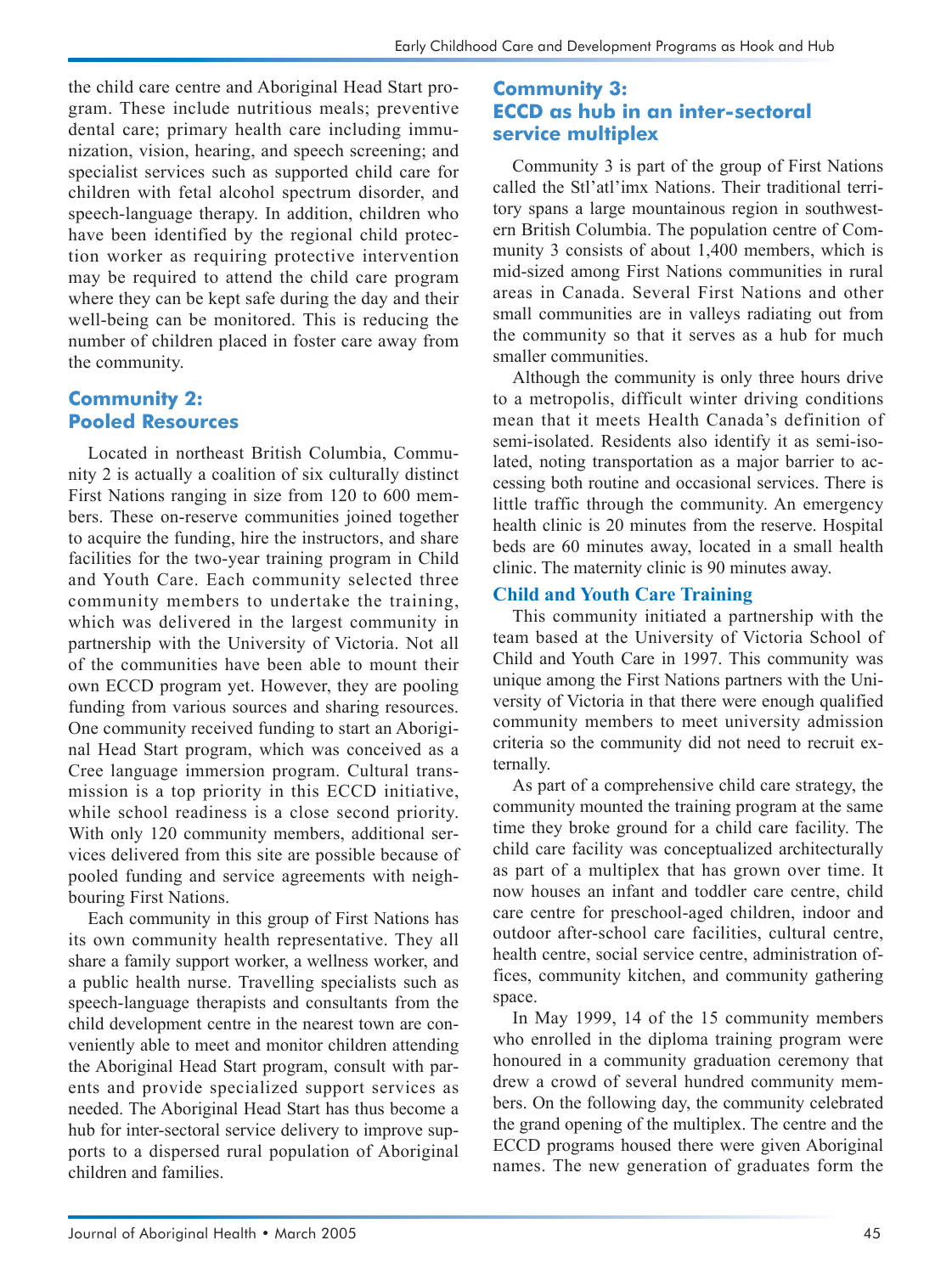foundation for services for the community's young children.

As part of the training program, students undertook community consultations to plan the desired elements of the infant, toddler and preschool programs they would initiate ensuring the program was designed with the involvement and explicit needs of community members in clear focus. They also developed a manual of child care policies and procedures and learned the basic principles of administration of child care facilities and community development. Thus, within weeks of graduating from the training program, the community was ready to enrol children for the child care programs, which were soon fully subscribed. Many more children in the community have been turned away from the service due to insufficient spaces.

#### **Culture**

A cohesive group of Elders, most of whom are fluent in their Aboriginal language, actively support the ECCD staff. Intergenerational relationships are particularly easy here since many Elders played substantial roles in the ECCD training program. Staff work hard to bring many cultural activities–such as drumming, dancing, singing, and speaking their Aboriginal language–into the daily curriculum. They also involve children in seasonal activities that teach the skills that have traditionally provided sustenance for this community such as smoking and drying fish, berry picking and basket making. The children also receive advance preparation to take part in community festivals and other events throughout the year.

Culture is transmitted in less visible ways as well. At the child care centre, children come to know their relatives and they develop relationships with their extended families. Elders, staff, and parents explained that it is important to be proud of who you are. This process can begin in their community child care program where children are learning about themselves, their heritage, and their community starting with their own relations.34 Also, several staff and parents identified children's opportunity to develop healthy socialization as one important outcome of having children cared for in a group setting composed of their own community members. For example, children were learning to take turns, wait for others, help others, and play with other children with whom they will share in community life for years to come.

Parents reported they were proud of the cultural knowledge and pride their children were learning. Many parents said they were learning many words and songs in their Aboriginal language from their children.

#### **Parent Involvement**

In this particular First Nation, a majority of parents bring their children to the centre for care because they are working or continuing their education on a fulltime basis. A small number are using the time while their child is at the centre to pursue their own healing such as substance abuse treatment programs and other rehabilitation and support programs. As a result, there is a low level of parent involvement in the ECCD programs.

However, there is a high degree of attachment of parents to various programs and services offered at the multiplex. For example, more than 60 parents of children enrolled in the child care program have participated in one or more early language facilitation programs for parents. A registered speech-language pathologist on secondment to the community from the regional Children and Family Development office provides this service. Many parents have participated in Best Babies programs and other parent education and support programs. They have been exposed to health information displayed on bulletin boards and resource tables at the entrance to the multiplex.

#### **Nutrition**

The multiplex has a kitchen for community meals. Snacks are prepared for children attending the preschool and infant and toddler programs. Children bring their own lunch. Observing that a few children lack nutritious foods from home, staff hope to add a funded nutritious meal program in the near future.

#### **Integrated Services**

As previously described, when the multiplex centre opened, it was envisioned as a multiservice delivery site that would include Elders, youth, and children and be a site of wellness and primary health services. Programs and services, in addition to a culturally-rich, developmental ECCD curriculum, that are delivered inside the child care centre have gradually evolved to include:

- occupational therapy provided by a professional on secondment from a regional child care service;
- supported child care provided by certified child care practitioners assigned to individual children with diagnosed special needs;
- developmental monitoring, assessment and referral provided by a special needs professional assigned from a regional child care service;
- speech-language pathology services including training and consultation to staff and monitoring,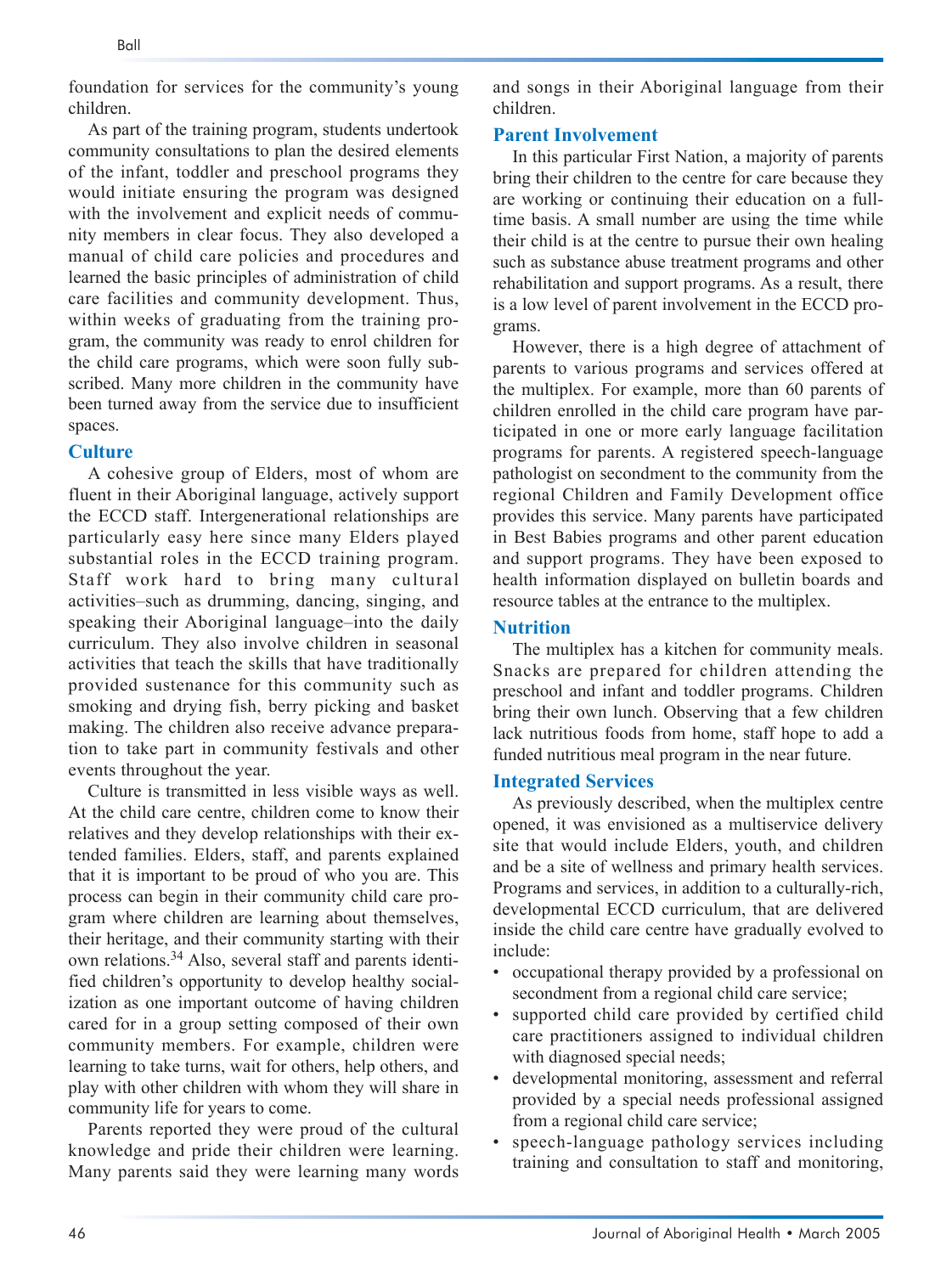#### Figure 1: Early Childhood Care and Development Programs as a Hub for Inter-sectoral Service Delivery in one British Columbia First Nation



diagnostic and early intervention services to children; and

• preventive dentistry provided by a denturist and the community health nurse who consult with ECCD staff on dental care, monitor children's dental health and provide referrals.

#### **Co-Located Services**

Programs and services that are delivered in the multiplex so they are co-located with the ECCD program, now include:

- Mother Goose, a pre-literacy skills enhancement program for children and their primary caregivers;
- Best Babies, a support and education group for parents of infants;
- other parenting education and support groups;
- parent information bulletin board, resource table and computer with Internet access for information search and retrieval;
- community health representative;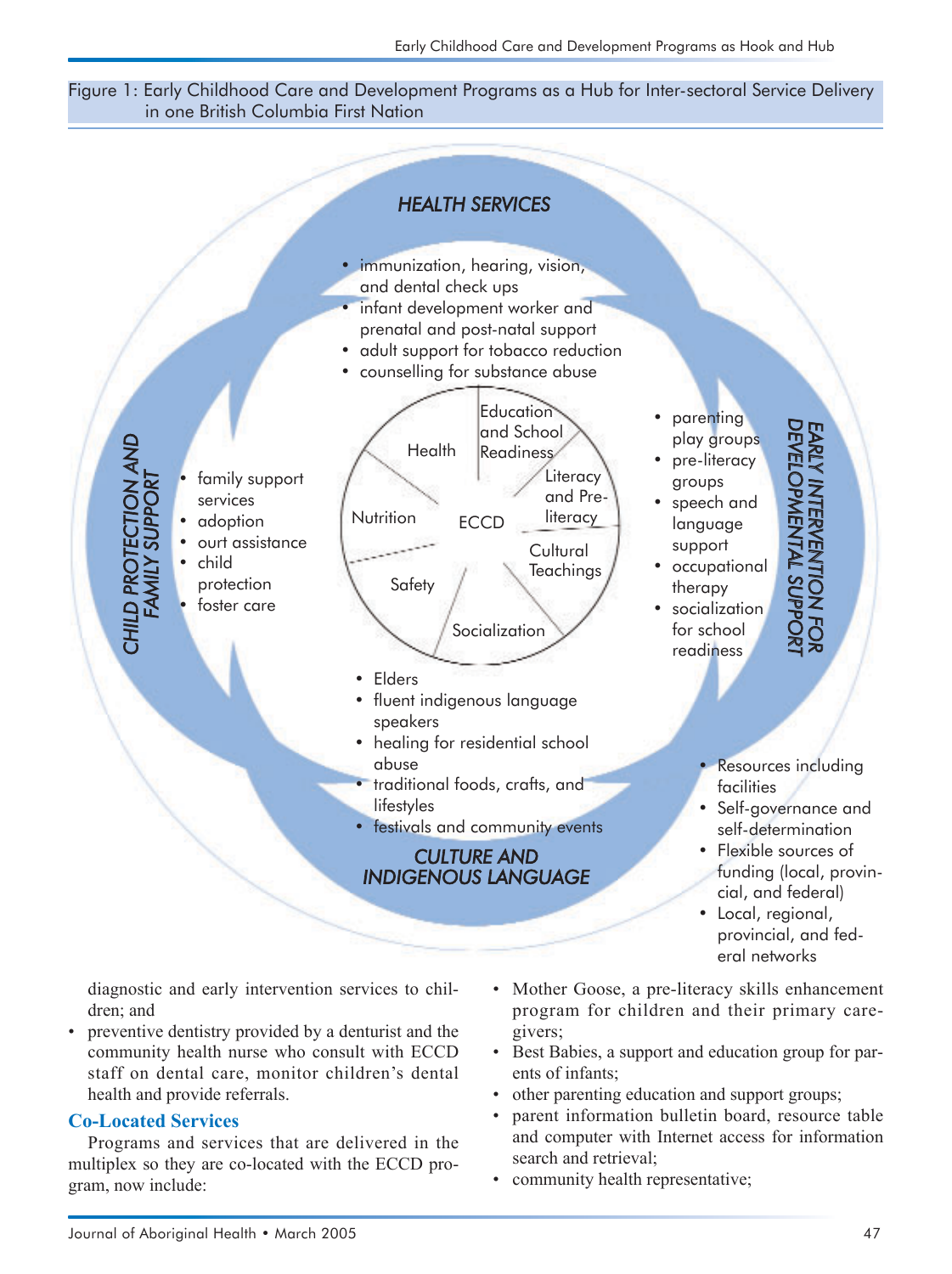- support groups facilitated by community employees such as the community health representative or staff from contracted agencies such as the regional family support services non-profit agency;
- public health nurse;
- Hanen early language facilitation programs;
- National Native Alcohol and Drug Abuse Program (NNADAP) counsellor;
- meeting space for several 12-step programs (e.g., Alcoholics Anonymous, Narcotics Anonymous);
- tobacco reduction support worker;
- diabetes prevention worker; and
- optometry service.

The multiplex includes a large multipurpose gathering room. Although this room was intended initially for Elders, it quickly became a community centre for special community programs and events. There are also several other meeting rooms around the central gathering space. These are typically booked throughout the week for meetings addressing a range of aspects of child and family life.

#### **Co-ordination with Other**

#### **Community Services**

Two other family-serving structures are located near the ECCD facility. These include a wellness centre that houses a child protection worker, two family support workers, the tribal police, and a large, fullservice, band-operated school.

#### **The Foundational Role of ECCD in Communities**

The evolution of community services–beginning with a partnership to deliver community-based training in Child and Youth Care and subsequent initiation of ECCD programs–was part of a considered plan for community self-sufficiency. A community administrator explained that the journey to achieving this vision began with a declaration of independence made by the hereditary chiefs of the Stl'atl'imx People in 1911.

The community cherishes goals of cultural revitalization, increased health and wellness, improved education outcomes at all levels, and economic development. The community is unified in its understanding of optimal developmental conditions for children as the foundation for achieving these goals. The child care program was planned as part of a foundation element for a comprehensive, integrated, community health centre that would proactively promote optimal health and development throughout the lifespan within a community setting infused with the community's culture and Aboriginal language.

Figure 1 shows the location of the centre-based ECCD program within an inter-sectoral service system in the First Nation that is the focus of the current research report.

# **CONCLUSIONS**

# **ECCD as a Hook and Hub for Community Renewal and Consolidation**

The cases documented in this paper illustrate how, when a community begins a development process with the well-being of its children as the starting point, the focus on children can work as a hook to attract and secure community commitment and action and the ECCD program can become a hub of community-serving programs and activities. The well-being of children is a top priority for many adults in First Nations, as it is in non-Aboriginal communities. Many adults may be willing to seek services for their infant or child even though they may be reluctant to seek services for themselves. When parents or grandparents bring children for child care or drop by a child care centre for a parenting class, they are exposed to community service providers and the variety of service available through the centre. When the centre is located in their own community and it is culturally safe, the services available are both geographically and culturally accessible. This increases participation by community members in programs such as parent support groups, counselling, health education, and preventive health services as well as to cultural and community events. This in turn promotes social inclusion of children and families who may otherwise be isolated. It builds community cohesion and facilitates cultural and Aboriginal language transmission. As one young Aboriginal man in Community 3 said in his interview for the research:

Ever since this place happened, I feel like people can come out more and get the help and support they need. This child care program has been like a magnet that has drawn us together and keeps us here, doing things to help and heal ourselves and that will hopefully make our community stronger and a better place for our children and everyone who lives here and even some people who want to move back here.

The community initiatives described in this paper illustrate the three assumptions outlined initially:

1. Services appropriate to Aboriginal people should conceive of child and family wellness holistically,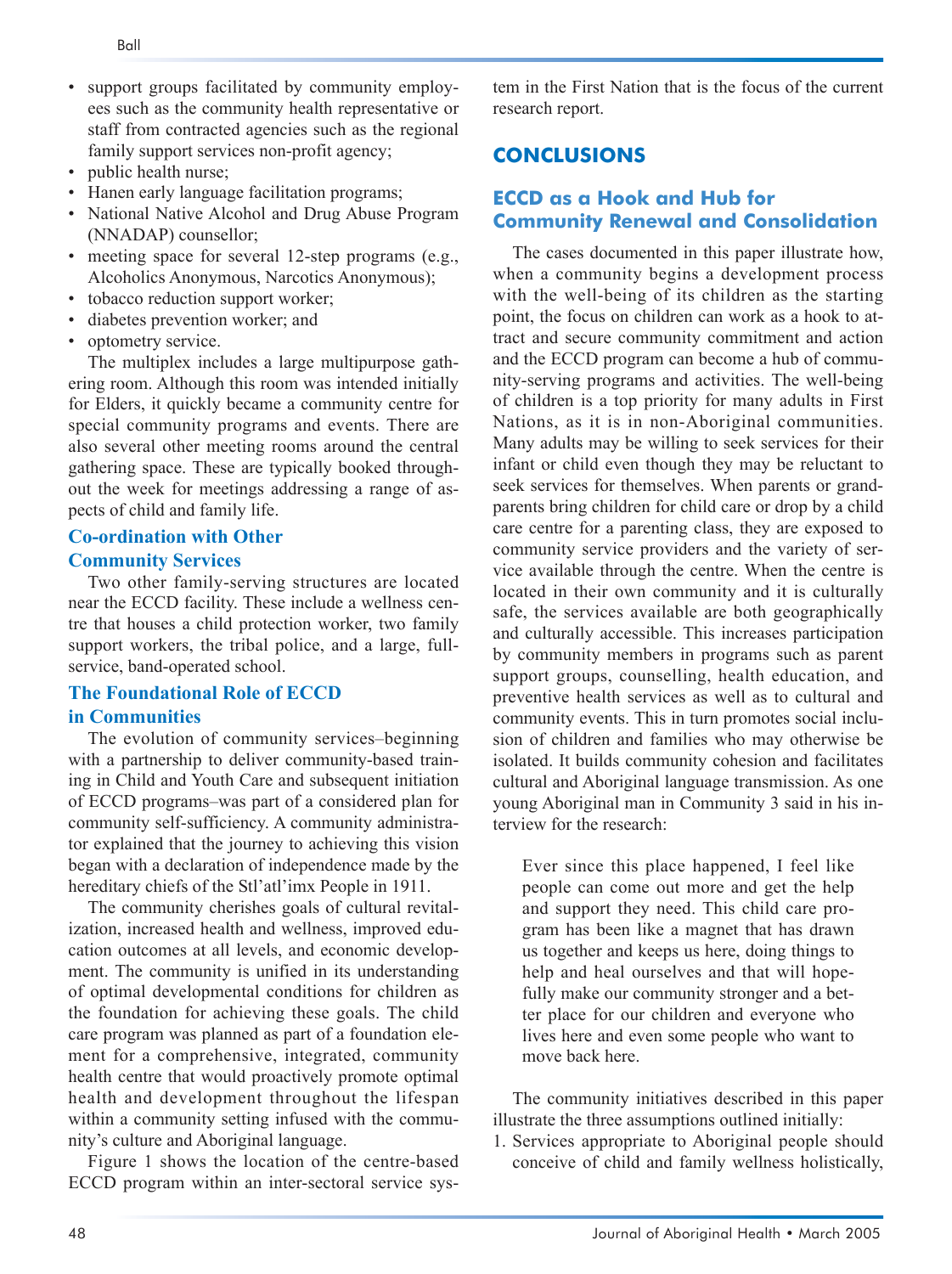as embedded within community history, conditions, development, and health;

- 2. Training and services to support the holistic, community-embedded goals of many Aboriginal communities must be based on a recognition of community members' prior experiences with health, social, and education services since colonial domination. They must also recognize the increased likelihood of success of population health approaches that involve and support the whole family and are community-based, community-operated and culturally safe; and
- 3. Aboriginal communities whose goal is to improve health should be involved in planning, operating, and evaluating population health initiatives from the outset.

The circumstances, resources, and goals of a community combine to create certain possibilities and ways of working to promote health and well-being in a community of children and families. Each region or community faces a unique set of barriers, goals, and assets. The need for bureaucracies to recognize and support flexible program strategies and use of funding is a strong recommendation of the Romanow Commission in reference to rural, remote, and Aboriginal health  $35$ 

The three groups of First Nations who participated in the research described in this paper have evolved systems of program delivery that have some commonalities and unique features. They have each used different funding sources, administrative structures, purposes, and ways of working. These distinctive features result in different kinds of benefits and achievements. But all three communities have demonstrated how using ECCD as hook and hub can assure developmental supports for children, enable primary health service delivery, and provide a portal for families to access and receive specialized services in a coordinated way.

The stories of the communities described in this paper hold promise, not only for other Aboriginal communities, but for all of Canada and beyond as well. These stories can inspire other communities to persist toward the goal of accessible, affordable, integrated, logically-cohesive, and socio-culturally suitable systems of services to promote child and family wellness.

#### **ACKNOWLEDGMENTS**

The research reported in this paper was supported by grants from Human Resource Development Canada, Social Development Partnerships Program, Project No. 9573-10-01/022, and the Social Sciences

and Humanities Research Council of Canada, Major Collaborative Research Initiatives Program, Project CHILD.

The author thanks the three groups of First Nations communities in British Columbia who participated in the research reported in this paper and whose efforts to serve children and families provide examples for everyone. Thank you also to individual community members and service providers who were interviewed for the research. The author also expresses appreciation to Silvia Vilches who has assisted in the project.

#### **ENDNOTES**

- 1. See Marie Battiste (Ed.), *Reclaiming Indigenous Voice and Vision* (Vancouver: UBC Press, 2000); David Alan Long and Olive Patricia Dickason, *Visions of the Heart: Canadian Aboriginal Issues* (Toronto: Harcourt Brace, 1996); and Peter H. Stephenson et al., *A Persistent Spirit: Towards Understanding Aboriginal Health in British Columbia* (Victoria, B.C.: Canadian Western Geographical Series, Vol. 31., University of Victoria, 1995).
- 2 Roy J. Romanow, *Building on Values: The Future of Health care in Canada, Final Report of the Commission on the Future of Health Care in Canada* (Ottawa: National Library of Canada, 2002).
- 3. Romanow, Building on Values, p. 224.
- 4. For example: L. Haddad, An Integrated Approach to Early Childhood Education and Care: A paper prepared under the sponsorship of UNESCO/Swedish Ministry of Education and Science Conference on Early Childhood Education and Care (Stockholm, Sweden: June 13-15, 2001); UNICEF (C. Bellamy), The State of the World's Children Report for 221 (New York, NY: United Nations Children's Fund, UNICEF, 2001); and M. Woodhead, In Search of the Rainbow: Pathways to Quality in Large Scale Programmes for Young Disadvantaged Children (The Hague: Bernard van Leer Foundation, 1996).
- 5. C. O'Gara et al., *Qualities of Caring: Good Practices in Infant and Toddlers Care Group* (Washington, D.C.: Early Child Development Education, the World Bank, 1999).
- 6. S. de Leeuw, J. Fiske and M. Greenwood, Rural, Remote and North of 51: Service Provision and Substance Abuse Related Special Needs in the British Columbia's Hinterlands (Prince George, BC: Substance Abuse Task Force of the Centre of Excellence for Children and Adolescents with Special Needs, 2002).
- 7. This bicultural, community-based, university accredited training program in Child and Youth Care was conceived in 1989 in a partnership between the Meadow Lake Tribal Council in Saskatchewan and the School of Child and Youth Care at the University of Victoria. The initiating leader at MLTC was Ray Ahenahew, and the founding coordinator at UVic was Alan Pence. The author is currently the coordinator of this program, called the First Nations Partnerships Program, at UVic. For more information, see http://www.fnpp.org or contact the First Nations Liaison: Onowa McIvor at fnpp@uvic.ca.
- 8. A. Pence, "'It takes a village . . . ,' and New Roads to Get There," D.P. Keating and C. Hertzman (eds.), *Developmental Health and the Wealth of Nations* (p. 322-336) (New York: Guilford Press, 1999).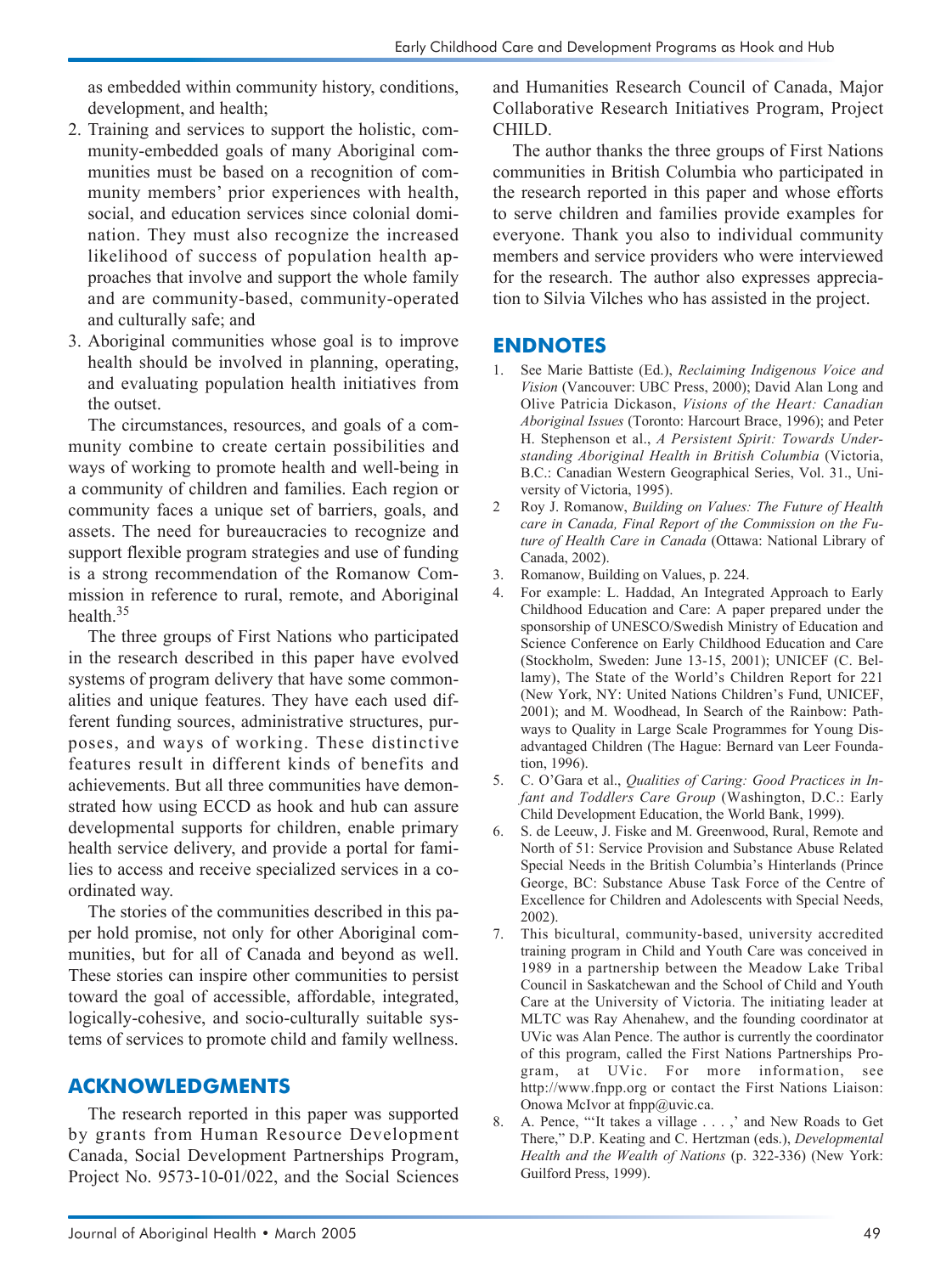- 9. Assembly of First Nations, Recommendation 39: Report of the National Inquiry into First Nations Child Care (Summerstown, Ont.: Assembly of First Nations National Indian Brotherhood, 1989).
- 10. Aboriginal Committee, Community Panel, Liberating Our children, Liberating our Nation (Victoria, B.C.: Family and Children's Services Legislation Review, 1992).
- 11. Canada, Health Canada, First Nations and Inuit Health Branch, Second Diagnostic on the Health of First Nations and Inuit People in Canada, 1999.
- 12. British Columbia, Vital Statistics, Regional Analysis of Status Indians in British Columbia, 1991-2001: Birth Related and Mortality Summaries for British Columbia and 16 Health Service Delivery Areas (2001).
- 13. Canada, Health Canada, Second Diagnostic, 1999.
- 14. British Columbia, Vital Statistics, Regional Analysis, (2001).
- 15. Lloyd Axworthy as cited in M. Greenwood, "Aboriginal Child Care in Review, Part 2," *Caring for Our Children Newsletter*, Vol. 3, No. 1, p. 6-11 (British Columbia: Aboriginal Child Care Society of B.C., 1998).
- 16. J.P. Shonkoff and D.A. Phillips (Eds.), From Neurons to Neighborhoods: The Science of Early Childhood Development (Washington, D.C.: National Academy Press, 2000).
- 17. B. Rogoff et al., "Toddlers' Guided Participation with Their Caregivers in Cultural Activity," M. Woodhead, D. Faulkner and K. Littleton (Eds.) *Cultural Worlds of Early Childhood* (London: The Open University, 1998) p. 225-249.
- 18. C.M. Super and S. Harkness, "The development of Affect in Infancy and Early Childhood," M. Woodhead, D. Faulkner and K. Littleton (Eds.) *Cultural Worlds of Early Childhood* (London: The Open University, 1998) p. 34-47.
- 19. R. Kantor, P.M. Elgas and D.E. Fernie, "Cultural Knowledge and Social Competence within a Preschool Peer-Culture Group," M. Woodhead, D. Faulkner and K. Littleton (Eds.). *Cultural Worlds of Early Childhood* (London: The Open University, 1998) p. 133-154.
- 20. M. Greenwood and P. Shawana, Whispered Gently Through Time: First Nations Quality Child Care—A National Study (Ottawa: Assembly of First Nations, 2000).
- 21. Greenwood and Shawana, Whispered Gently Through Time; and Child Care Resource and Research Unit, Child Care in Canada: Provinces and Territories 1995 (Victoria, B.C.: 1997). As printed May 15, 2003, from http://www.childcarecanada.org/resources/prov\_terr/prvtrr63.html.
- 22. Greenwood and Shawana, 2000.
- 23. Canada, Federal/Provincial/Territorial Early Childhood Development Agreement: The Well-Being of Canada's Young Children, 2002. Available at http://www.socialunion.gc.ca.
- 24. Canada, Federal/Provincial/Territorial Early Childhood Development Agreement: Early Childhood Development Activities and Expenditures, 2002. Available at http://www.socialunion.gc.ca.
- 25. Romanow, Building on Values.
- 26. Northern and Rural Health Task Force, Report of the Northern and Rural Health Task Force (Victoria, B.C.: Province of British Columbia, 1995).
- 27. de Leeuw, Fiske, and Greenwood, Rural, Remote and North of 51, p. 13.
- 28. L. O'Donoghue, "Towards a Culture of Improving Indigenous Health in Australia," *Australian Journal of Rural Health,* Vol. 7 (December 1998) p. 65.
- 29. A. Pence and J. Ball, "Two Sides of an Eagle's Feather: Co-Constructing ECCD Training Curricula in University Partnerships with Canadian First Nations Communities," in H. Penn (Ed.), *Theory, Policy and Practice in Early Childhood Services* (Buckingham, United Kingdom: Open University Press, 1999) p. 36-47.
- 30. Jessica Ball and Alan R. Pence, "Beyond Developmentally Appropriate Practice: Developing Community and Culturally Appropriate Practice," *Young Children* (March 1999) p. 46-50; and J. Ball, C. Leo and M. Pierre, "Profile: Mount Currie First Nation: Aboriginal Child and Youth Care Program," *Interaction/Ideas* (Canadian Child Care Federation, 2000).
- 31. J. Ball and A. Pence, "Beyond Developmentally Appropriate Practice: Developing Community and Culturally Appropriate Practice," Young Children, March 1999, p. 46-50.
- 32. J. Ball, "A Generative Curriculum Model for Early Childhood Care and Development in Indigenous Communities in Canada," in K. Boven (Nuffic) and J. Morohashi (UN-ESCO/MOST) (Eds.), *Best Practices Using Indigenous Knowledge* (The Hague: Nuffic-OS/IK Unit, 2002) p. 198- 216, available at http://www.nuffic.nl/ik-pages.
- 33. J. Ball and M. Simpkins, "The Community Within the Child: The Integration of Indigenous Knowledge into First Nations Child-Care Process and Practice," *American Indian Quarterly* (in press).
- 34. Romanow, *Building on Values*.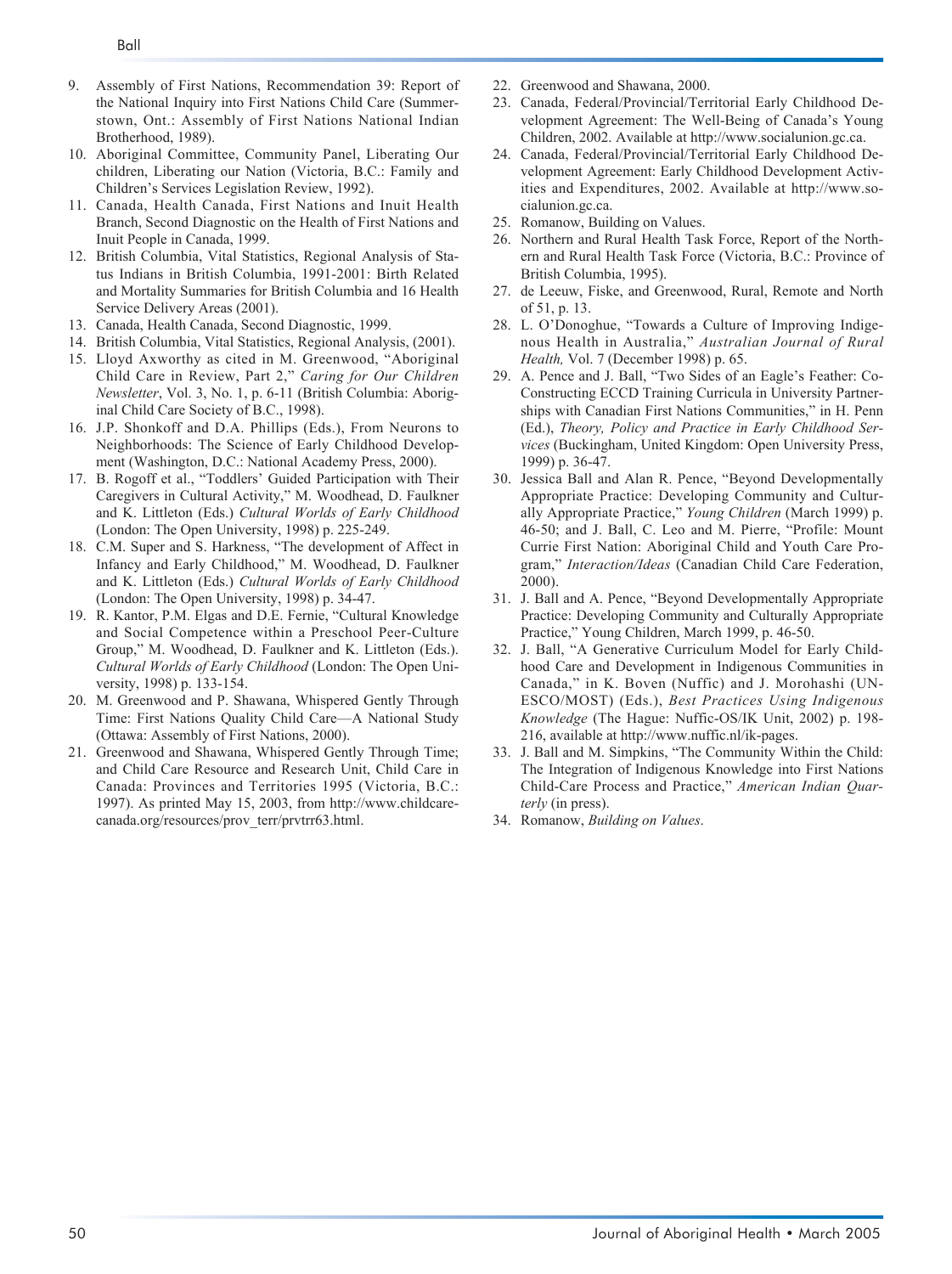# Call for Papers

The *Journal of Aboriginal Health* is seeking papers that focus on Aboriginal health issues from a variety of writers including:

- Academics and scholars
	- Students
- Community health professionals
	- Traditional healers
	- Community members



The *Journal of Aboriginal Health*'s Editorial Advisory Board identifies important Aboriginal health issues to be the theme of each issue. The Board selects a Guest Editor, who is an expert in the theme, to solicit appropriate papers from a variety of perspectives.

However, this is a general call for papers to be submitted to the *Journal of Aboriginal Health*. Starting with the third issue (The Health of Urban Aboriginal People: From Woundedness to Resilience), some general Aboriginal health research papers will be accepted to complement the theme. Papers may also fit into the theme of future issues.

Submit papers suitable for peer review to:

*Journal of Aboriginal Health* National Aboriginal Health Organization 220 Laurier Ave. W., Suite 1200 Ottawa, ON K1P 5Z9 Phone: (613) 233-1543 or Toll-Free 1-877-602-4445 Fax: (613) 233-1853 E-mail: journal@naho.ca

Writing style guidelines and more information about the *Journal of Aboriginal Health* are available online at:

http://www.naho.ca/english/communications\_journal.php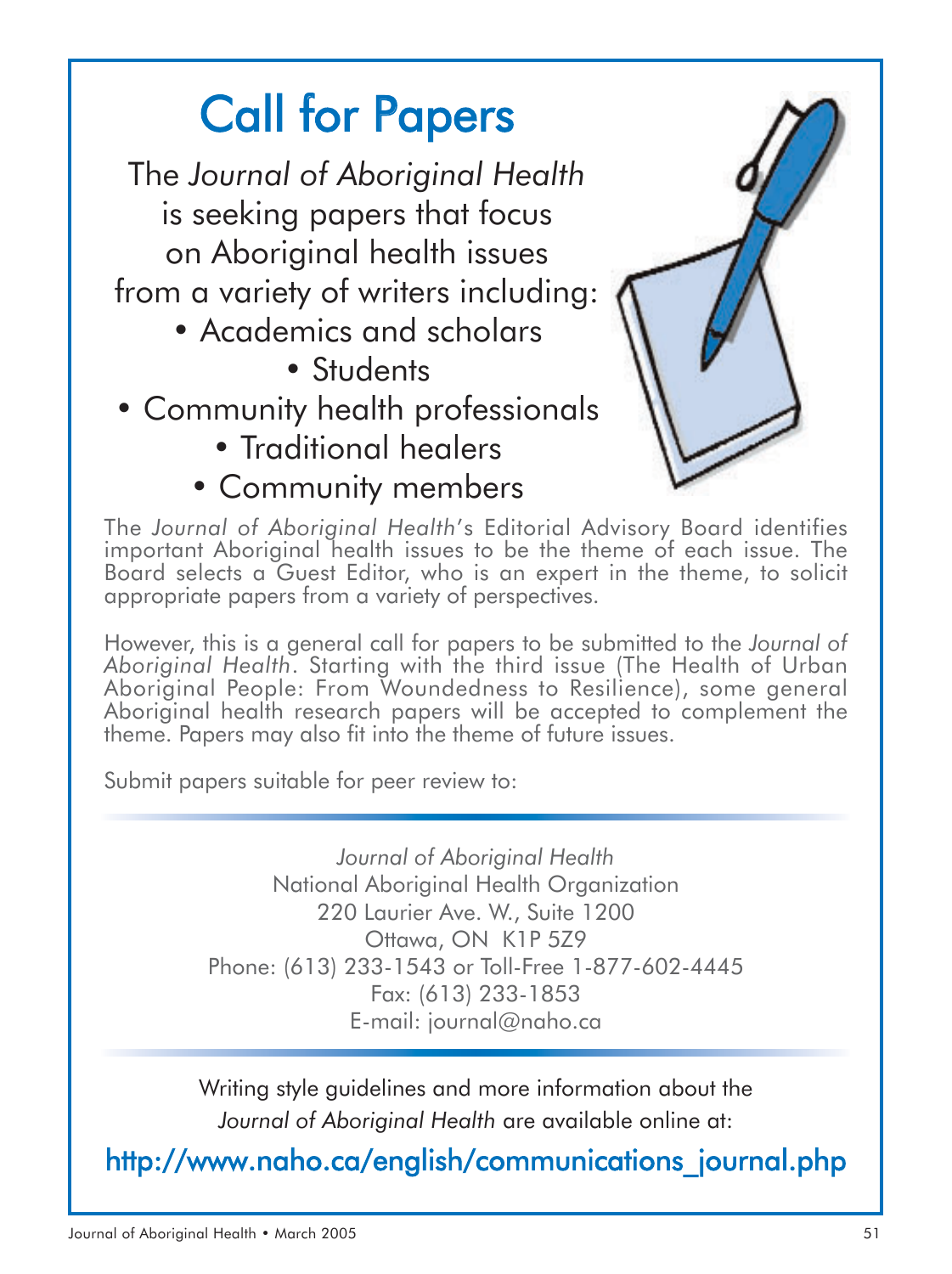# Further Reading

#### **CULTURAL WORLDS OF EARLY CHILDHOOD**

Edited by Martin Woodhead, Dorothy Faulkner, and Karen Littleton Routledge Falmer Education and Routledge Sport and the Open University, 1998 ISBN 0-41517-372-8 296 pages

*Cultural Worlds of Early Childhood* contains source material for an up-to-date study of child development as it applies to major issues in child care and education. The emphasis is on studying early childhood in cultural contexts–in families and in preschool settings.

Part 1 elaborates a socio-cultural approach to early development, taking emotional attachment, communication and language, and daycare as examples.

Part 2 considers how children's growing abilities for empathy, inter-subjectivity, and social understanding enable them to negotiate, talk about, and play out relationship themes, both in the family and preschool.

Part 3 concentrates on early learning, with chapters on the way parents support children's development of new skills, young children negotiating their role in learner-teacher relationships, and toddlers learning to collaborate with each other.

Part 4 continues the theme of children's initiation into socio-cultural practices from a cross-cultural perspective, with studies drawn from such diverse contexts as Cameroon, Guatemala, Italy, Japan, and the United States.

*Cultural Worlds of Early Childhood* is the first of three books that have been specially prepared as readers for the Open University MA Course: ED840 Child Development in Families, Schools, and Society.

### EDITOR'S NOTE

Book abstracts are printed with permission from the publishing company that produced each book. Abstracts provide further information on some of the resources referenced in the preceding research paper or are generally related to the theme of this issue.



# cultural worlds of early childhood

Edited by Martin Woodhead, Dorothy Faulkner and Karen Littleton

R S